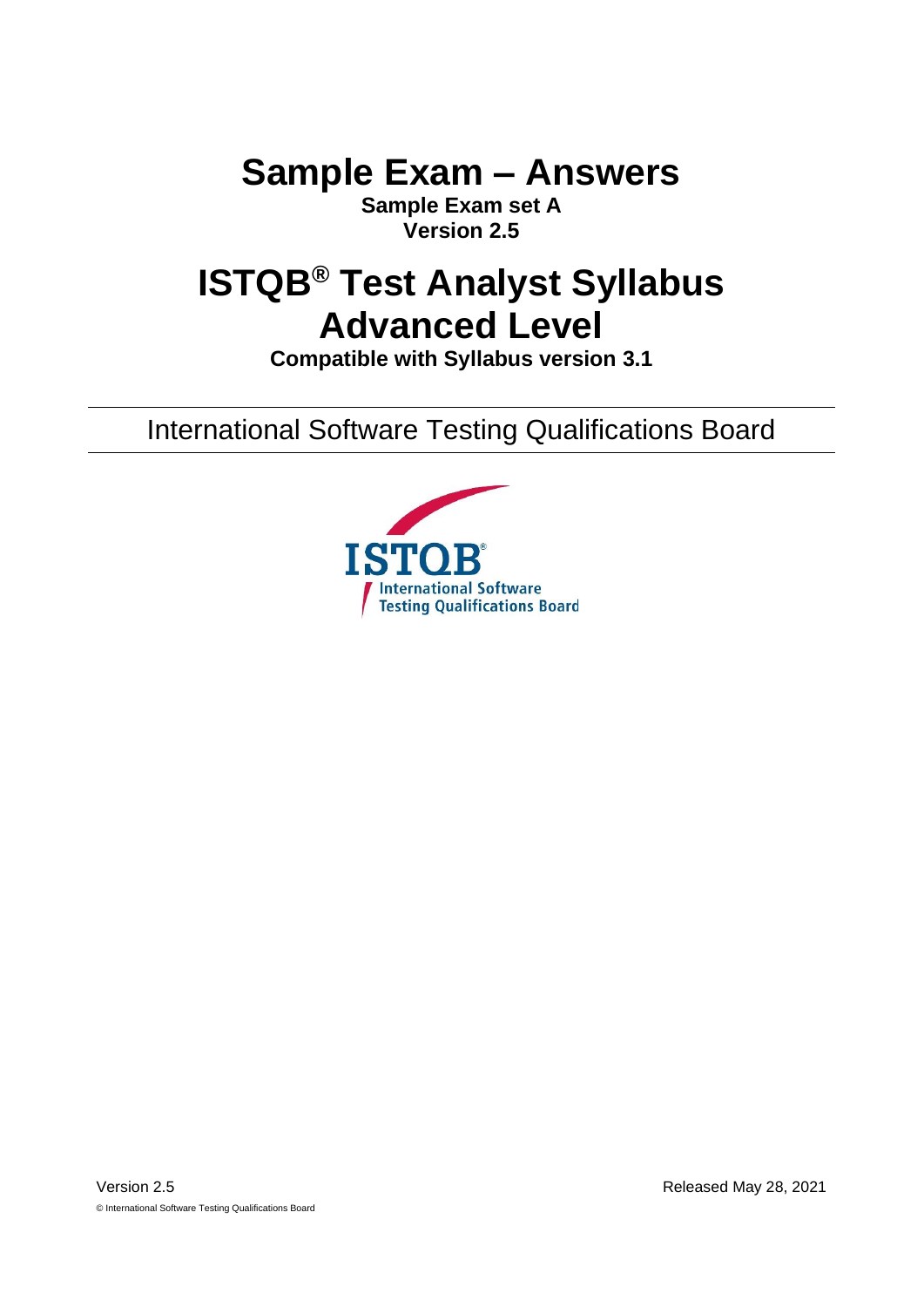

## <span id="page-1-0"></span>**Copyright Notice**

Copyright Notice © International Software Testing Qualifications Board (hereinafter called ISTQB® ).

ISTQB® is a registered trademark of the International Software Testing Qualifications Board.

All rights reserved.

The authors hereby transfer the copyright to the ISTQB® . The authors (as current copyright holders) and ISTQB® (as the future copyright holder) have agreed to the following conditions of use:

Extracts, for non-commercial use, from this document may be copied if the source is acknowledged.

Any Accredited Training Provider may use this sample exam in their training course if the authors and the ISTQB® are acknowledged as the source and copyright owners of the sample exam and provided that any advertisement of such a training course is done only after official Accreditation of the training materials has been received from an ISTQB®-recognized Member Board.

Any individual or group of individuals may use this sample exam in articles and books, if the authors and the ISTQB® are acknowledged as the source and copyright owners of the sample exam.

Any other use of this sample exam is prohibited without first obtaining the approval in writing of the ISTQB® .

Any ISTQB<sup>®</sup>-recognized Member Board may translate this sample exam provided they reproduce the abovementioned Copyright Notice in the translated version of the sample exam.

### <span id="page-1-1"></span>**Document Responsibility**

The ISTQB® Examination Working Group is responsible for this document.

### <span id="page-1-2"></span>**Acknowledgements**

This document was produced by a core team from the ISTQB®: Andreas Gunther, Daniel Poľan, Jean-Baptiste Crouigneau, Lucjan Stapp, Michael Stahl, and Stuart Reid

The core team thanks the Exam Working Group review team, the Syllabus Working Group and the National Boards for their suggestions and input.

This document is maintained by a core team from ISTQB® consisting of the Syllabus Working Group and Exam Working Group.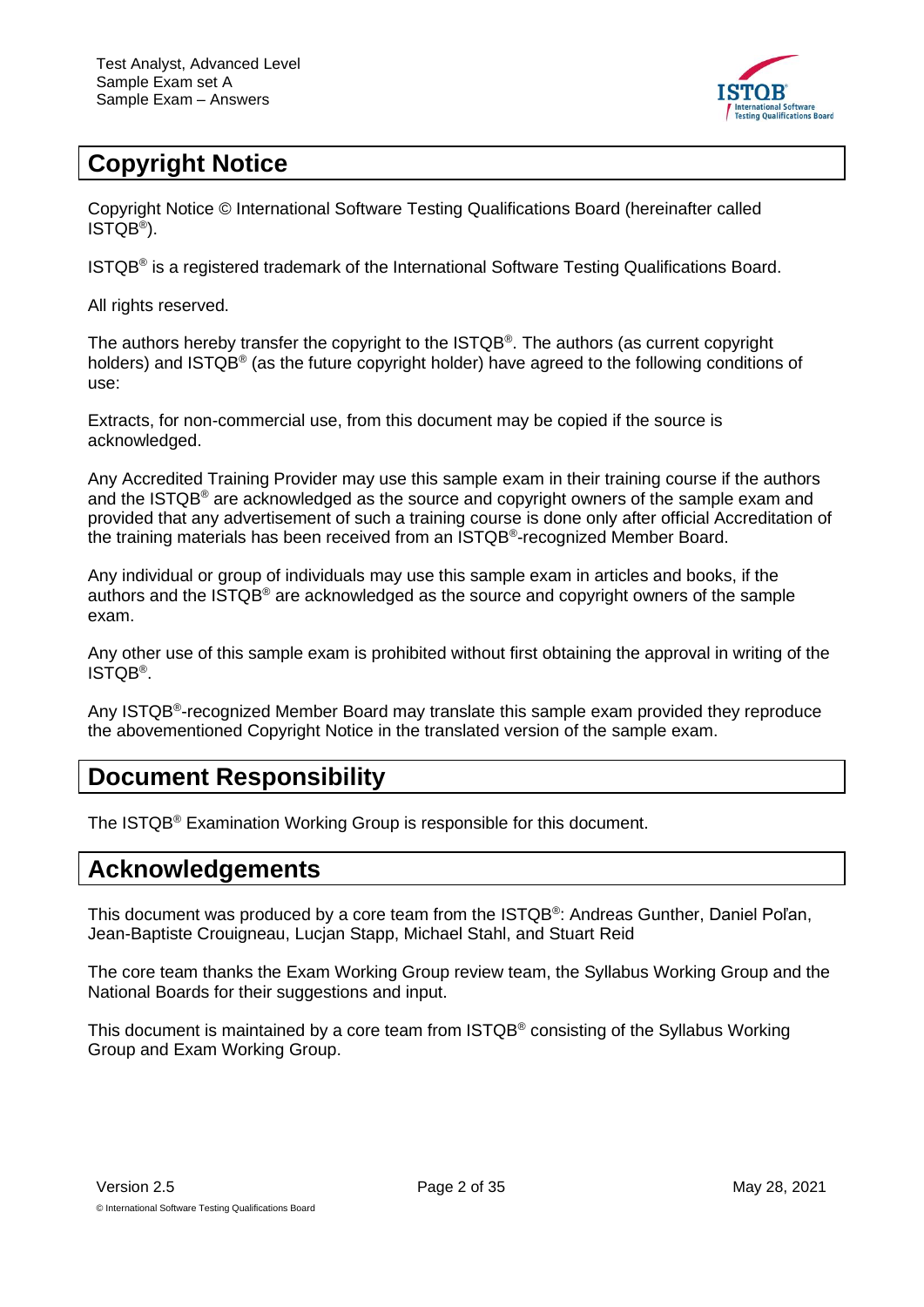

# <span id="page-2-0"></span>**Revision History**

| Sample Exam - Answers Layout Template used: | Version 2.5 Date: Maj 21, 2021 |
|---------------------------------------------|--------------------------------|

| <b>Version</b>   | <b>Date</b>       | <b>Remarks</b>                                                 |
|------------------|-------------------|----------------------------------------------------------------|
| 2.5              | May 28, 2021      | Minor correction to answer: #11, and #13                       |
| 2.4              | May 21, 2021      | <b>Update of Copyright Notice</b>                              |
|                  |                   | Minor correction to answers: #11, #12, #13, #16, #18, #26, and |
|                  |                   | #37                                                            |
| 2.3              | March 3, 2021     | Updated according to CTAL-TA v3.1.0 update                     |
|                  |                   | Questions 10 and 11 replaced according to the changed          |
|                  |                   | Syllabus contents                                              |
|                  |                   | Updates to majority of the answers                             |
| 2.2              | unpublished       | New template applied                                           |
| $\overline{2.1}$ | December 19, 2019 | Revisions made by AELWG to enable launch                       |
| 2.0              | October 5, 2019   | Release of sample exam for CTAL-TA 2019                        |
| 1.3              | February 19, 2019 | Minor correction of answer option labels                       |
|                  |                   | Correcting of Pick-N type answers                              |
| 1.2              | December 5, 2018  | Split of document into Questions and Answers                   |
|                  |                   | Randomize answer order                                         |
|                  |                   | Refactor layout on Sample Exam Template                        |
|                  |                   | Correcting of Pick-N type answers                              |
|                  |                   | Correcting of answer #16 and #17                               |
|                  |                   | Remove broken answer #15 (and renumbering)                     |
| 1.01             | November 23, 2012 | Version for release                                            |
| 1.00             | October 19, 2012  | Version for voting                                             |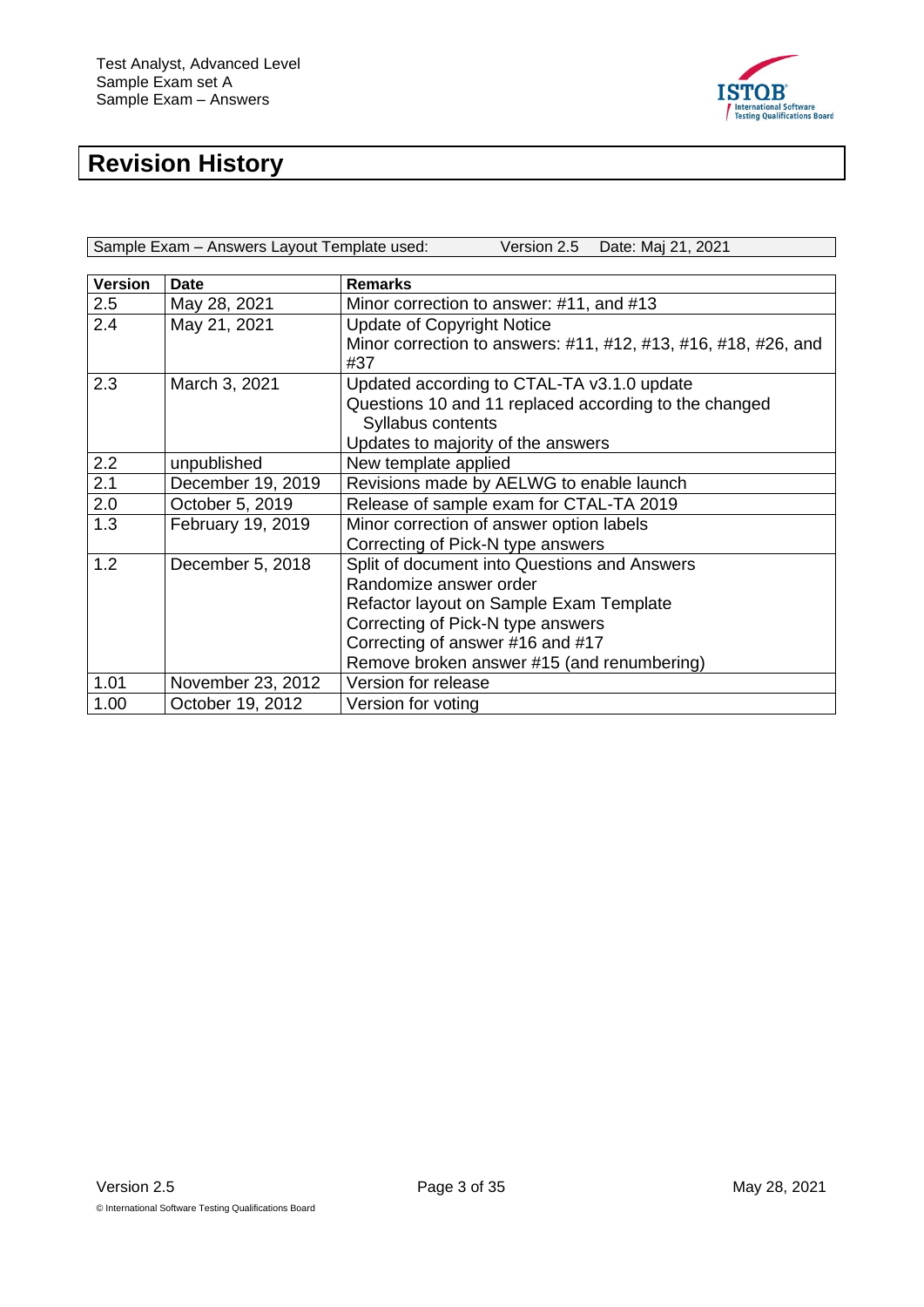

## <span id="page-3-0"></span>**Table of Contents**

|             |              | 10           |
|-------------|--------------|--------------|
|             |              |              |
|             |              |              |
|             |              |              |
|             |              |              |
|             |              |              |
|             |              |              |
|             |              | 19           |
|             |              | 20           |
|             |              | 21           |
|             |              | 22           |
|             |              |              |
|             |              |              |
|             |              |              |
|             |              |              |
|             |              |              |
|             |              |              |
|             |              |              |
|             |              |              |
|             |              | 29           |
|             |              | 30           |
|             |              | 30           |
|             |              | 31           |
|             |              | 31           |
|             |              | 31           |
|             |              | 31           |
|             |              | 32           |
|             |              | 32           |
|             |              | 33           |
|             |              | 33           |
|             |              | 34           |
|             |              | 34           |
|             |              | 34           |
|             |              | 35           |
|             |              | 35           |
|             |              | 35           |
| Version 2.5 | Page 4 of 35 | May 28, 2021 |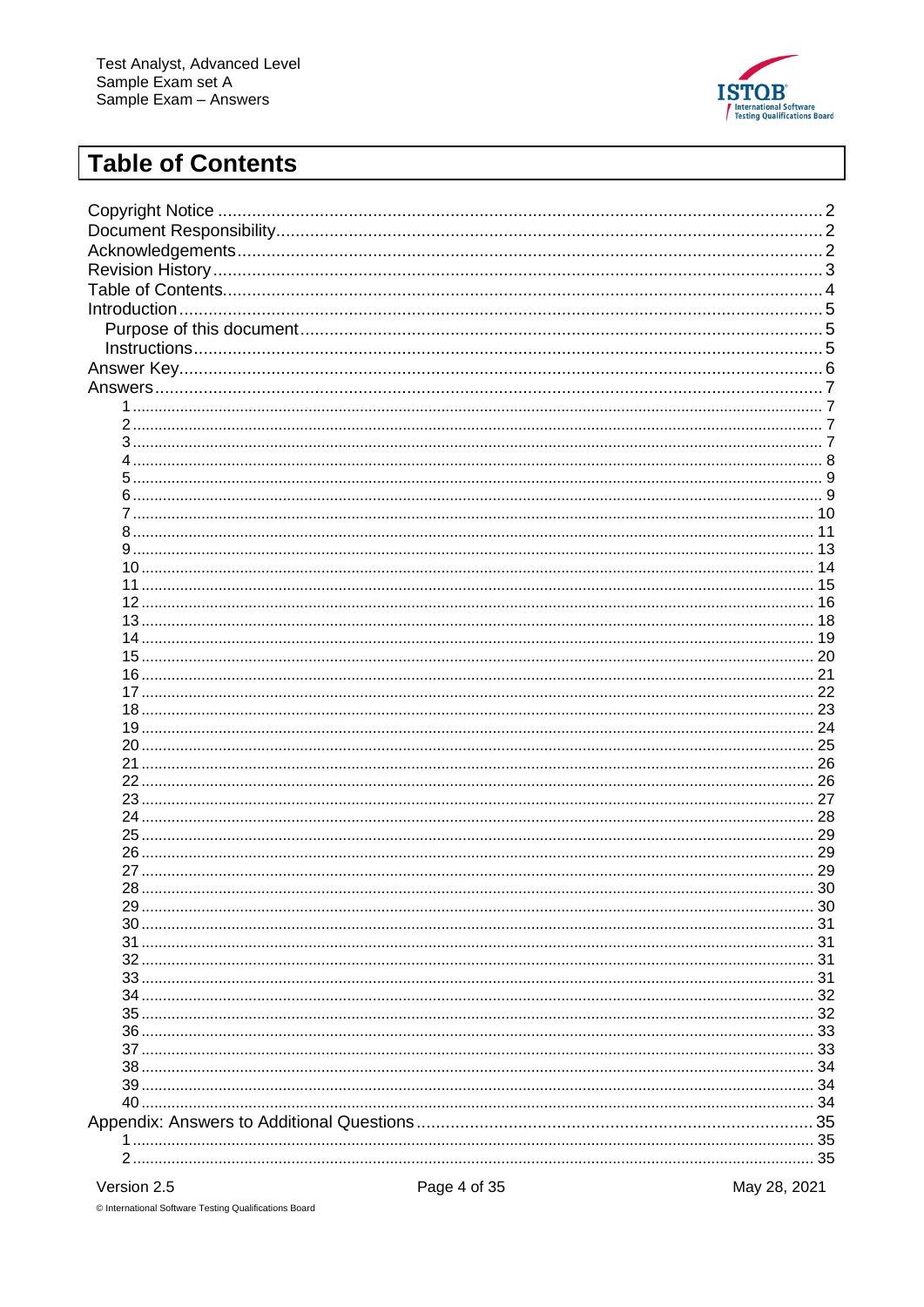

#### <span id="page-4-0"></span>**Introduction**

#### <span id="page-4-1"></span>Purpose of this document

The sample questions and answers and associated justifications in this sample exam set have been created by a team of Subject Matter Experts and experienced question writers with the aim of assisting ISTQB® Member Boards and Exam Boards in their question writing activities.

These questions cannot be used as-is in any official examination, but they should serve as guidance for question writers. Given the wide variety of formats and subjects, these sample questions should offer many ideas for the individual Member Boards on how to create good questions and appropriate answer sets for their examinations.

#### <span id="page-4-2"></span>**Instructions**

In this document you may find:

- Answer Key table, including for each correct answer: - K-level, Learning Objective, and Point value
- Answer sets, including for all questions:
	- Correct answer
	- Justification for each response (answer) option
	- K-level, Learning Objective, and Point value
- Additional answer sets, including for all questions [does not apply to all sample exams]:
	- Correct answer
	- Justification for each response (answer) option
	- K-level, Learning Objective, and Point value
- *Questions are contained in a separate document*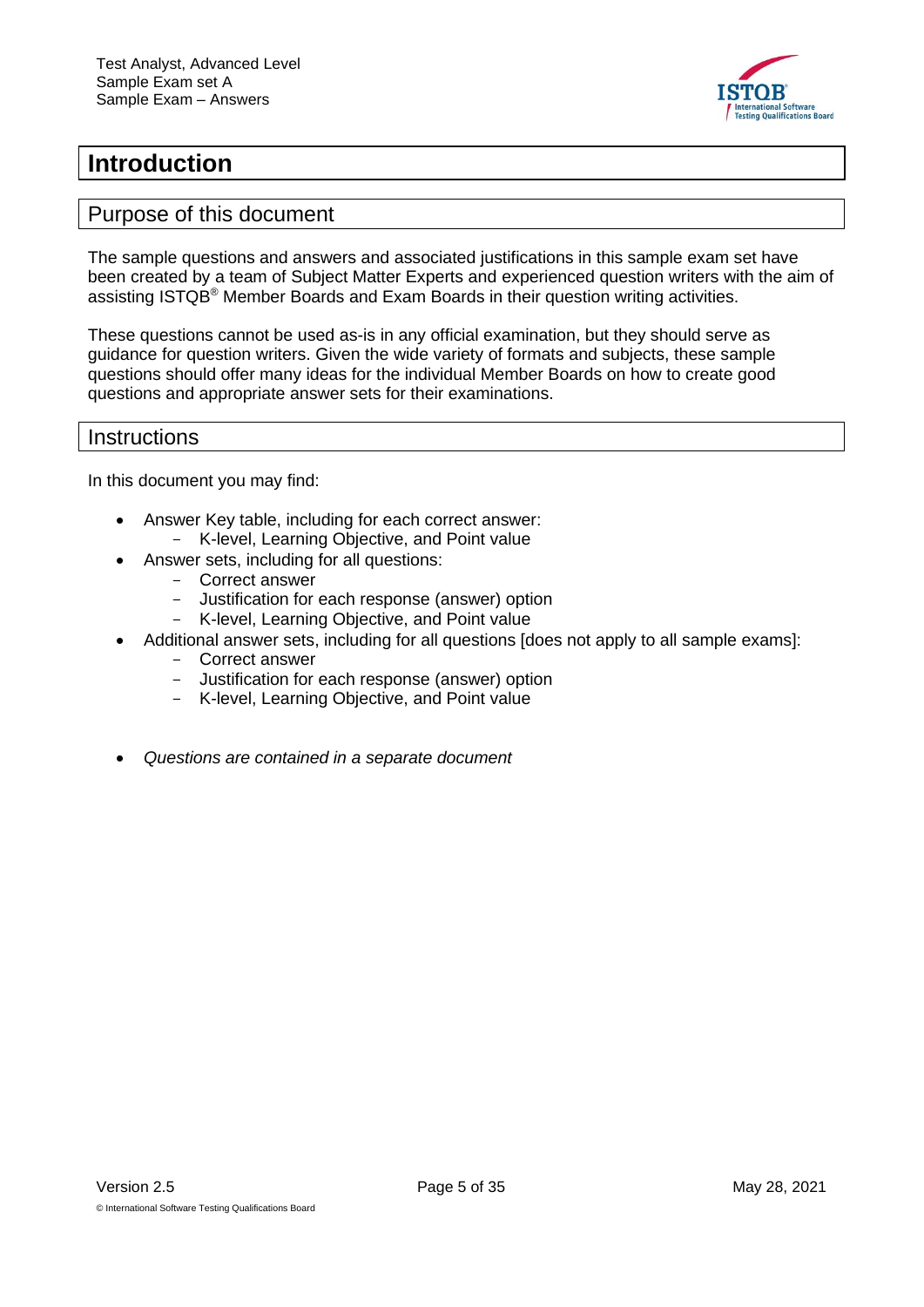

## **Answer Key**

<span id="page-5-0"></span>

| Question<br>Number (#) | <b>Correct Answer</b> | LO         | <b>K-Level</b> | <b>Points</b>  | Question<br>Number (#) | <b>Correct Answer</b> | LO         | <b>K-Level</b> | <b>Points</b>  |
|------------------------|-----------------------|------------|----------------|----------------|------------------------|-----------------------|------------|----------------|----------------|
|                        | <sub>b</sub>          | $TA-1.2.1$ | K <sub>2</sub> |                | 21                     | a                     | $TA-3.3.1$ | K <sub>2</sub> |                |
| 2                      | d                     | $TA-1.3.1$ | K <sub>2</sub> |                | 22                     | a, d                  | TA-3.3.2   | K <sub>3</sub> | $\overline{2}$ |
| 3                      | b                     | $TA-1.4.1$ | K <sub>2</sub> |                | 23                     | a                     | TA-3.3.3   | K <sub>2</sub> |                |
| 4                      | a, d                  | TA-1.4.2   | K4             | 3              | 24                     | $\mathbf b$           | $TA-3.4.1$ | K4             | 3              |
| 5                      | a                     | TA-1.4.2   | K4             | 3              | 25                     | b                     | $TA-4.2.1$ | K <sub>2</sub> |                |
| 6                      | C                     | $TA-1.5.1$ | K <sub>2</sub> |                | 26                     | d                     | TA-4.2.1   | K <sub>2</sub> |                |
| $\overline{7}$         | C                     | $TA-2.1.1$ | K <sub>3</sub> | $\overline{2}$ | 27                     | d                     | TA-4.2.2   | K <sub>2</sub> |                |
| 8                      | b                     | $TA-3.2.1$ | K4             | 3              | 28                     | a, e                  | TA-4.2.3   | K <sub>2</sub> |                |
| 9                      | $\mathsf{b}$          | TA-3.2.2   | K4             | 3              | 29                     | b                     | TA-4.2.3   | K <sub>2</sub> |                |
| 10                     | b, c                  | TA-3.2.3   | K4             | 3              | 30                     | a                     | TA-4.2.4   | K <sub>2</sub> |                |
| 11                     | d                     | $TA-3.2.3$ | K4             | 3              | 31                     | d                     | TA-4.2.5   | K <sub>2</sub> |                |
| 12                     | C                     | TA-3.2.4   | K4             | 3              | 32                     | $\mathsf{b}$          | TA-4.2.5   | K <sub>2</sub> |                |
| 13                     | a                     | TA-3.2.4   | K4             | 3              | 33                     | c, e                  | TA-4.2.6   | K <sub>2</sub> |                |
| 14                     | C                     | TA-3.2.5   | K <sub>2</sub> |                | 34                     | b, c                  | TA-4.2.7   | K <sub>4</sub> | 3              |
| 15                     | a                     | TA-3.2.6   | K4             | 3              | 35                     | b                     | TA-4.2.7   | K4             | 3              |
| 16                     | C                     | TA-3.2.6   | K4             | 3              | 36                     | b                     | TA-5.2.1   | K <sub>3</sub> | $\overline{2}$ |
| 17                     | d                     | TA-3.2.7   | K4             | 3              | 37                     | C                     | $TA-5.2.1$ | K <sub>3</sub> | $\overline{2}$ |
| 18                     | C                     | TA-3.2.7   | K4             | 3              | 38                     | a, c                  | TA-5.2.2   | K <sub>3</sub> | $\overline{2}$ |
| 19                     | a, c                  | TA-3.2.8   | K4             | 3              | 39                     | a, c                  | TA-6.2.1   | K <sub>3</sub> | $\overline{2}$ |
| 20                     | b, e                  | TA-3.2.8   | K4             | 3              | 40                     | b                     | TA-6.3.1   | K <sub>2</sub> |                |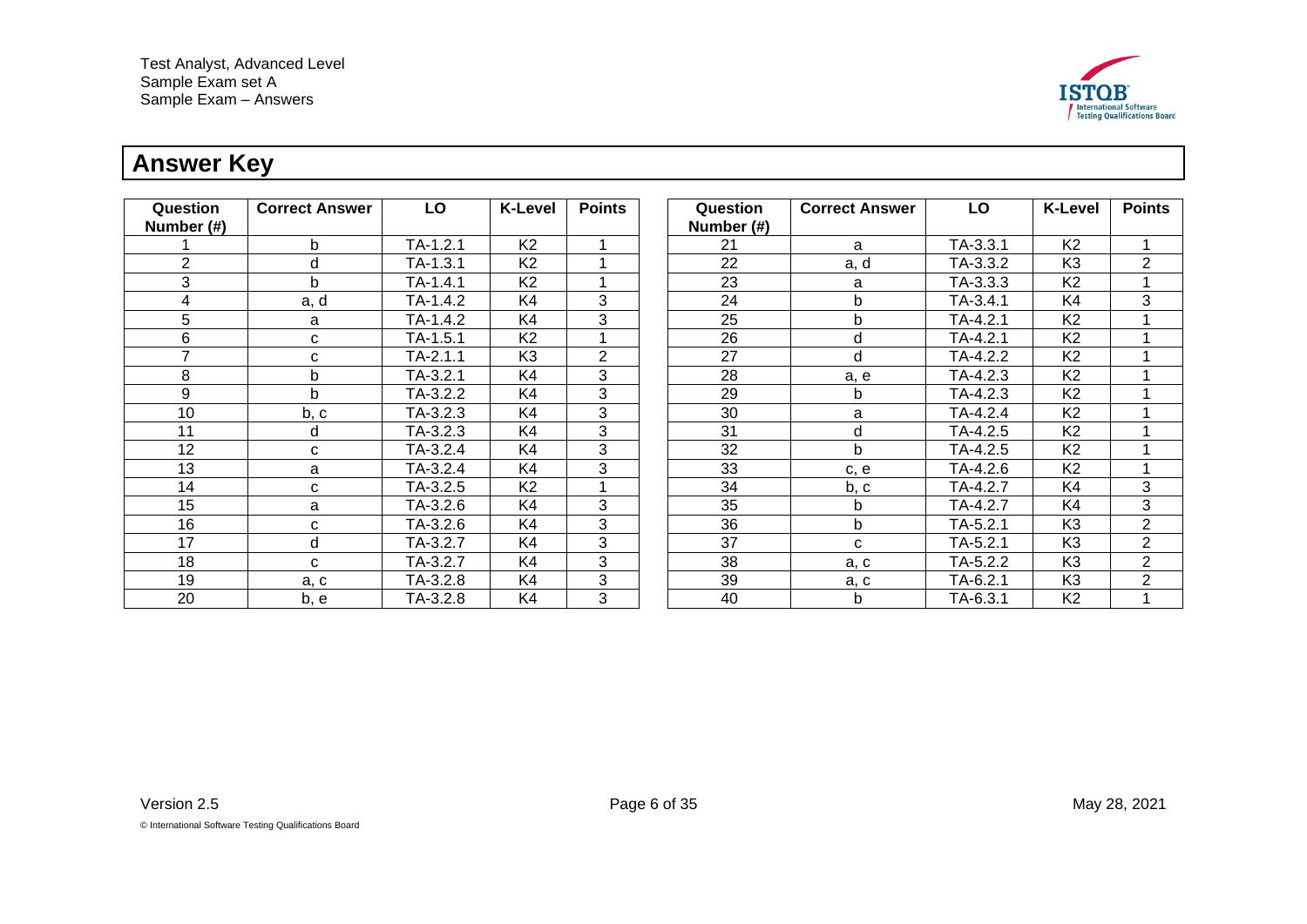

#### **Answers**

<span id="page-6-3"></span><span id="page-6-2"></span><span id="page-6-1"></span><span id="page-6-0"></span>

| Question<br><b>Number</b><br>$(\#)$ | <b>Correct</b><br><b>Answer</b> | <b>Explanation / Rationale</b>                                                                                                                                                                                                                                                                                                                                                                                                                                                                                                                                                                                                                          | Learning<br>Objective<br>(LO) | <b>K-Level</b> | <b>Number</b><br>of<br><b>Points</b> |
|-------------------------------------|---------------------------------|---------------------------------------------------------------------------------------------------------------------------------------------------------------------------------------------------------------------------------------------------------------------------------------------------------------------------------------------------------------------------------------------------------------------------------------------------------------------------------------------------------------------------------------------------------------------------------------------------------------------------------------------------------|-------------------------------|----------------|--------------------------------------|
| 1                                   | $\mathsf{b}$                    | Is not correct. Test analysis must start earlier, already during<br>a)<br>requirement specification in sequential lifecycle models<br>Is correct. As per syllabus. This is the correct option of how testing<br>b)<br>activities should be aligned to the sequential lifecycle model phases<br>Is not correct. As stated in the syllabus, there may be many differences<br>$\mathbf{C}$<br>in how the testing activities are aligned<br>Is not correct. As stated in the syllabus a Test Analyst should be<br>d)<br>involved from the beginning in agile software development                                                                           | $TA-1.2.1$                    | K <sub>2</sub> |                                      |
| $\mathbf{2}$                        | d                               | Is not correct. This option ignores test conditions for risk mitigation and<br>a)<br>goes straight to test cases, and it is not specific about the objectives of<br>test conditions<br>Is not correct. This option ignores analysis of user stories and omits<br>b)<br>mention of desired coverage<br>Is not correct. This option ignores test conditions altogether and goes<br>$\mathsf{C}$<br>straight to test cases<br>Is correct. With risk mitigation added on to test conditions from the test<br>d)<br>basis                                                                                                                                    | $TA-1.3.1$                    | K <sub>2</sub> | 1                                    |
| 3                                   | $\mathsf{b}$                    | Is not correct. Yes, this is one of the good reasons, that is to verify that<br>a)<br>the test cases match the business processes and rules<br>Is correct. Test cases should be created to comply with the<br>b)<br>organization's test strategy, not the other way around<br>Is not correct. Yes, this is another good reason, namely that other<br>C)<br>testers should be able to understand and execute test cases<br>Is not correct. Yes, developers need to be sure that they have the same<br>d)<br>understanding of the requirements as the testers in order to catch<br>misunderstandings and also to participate in the optimization of tests | $TA-1.4.1$                    | K <sub>2</sub> |                                      |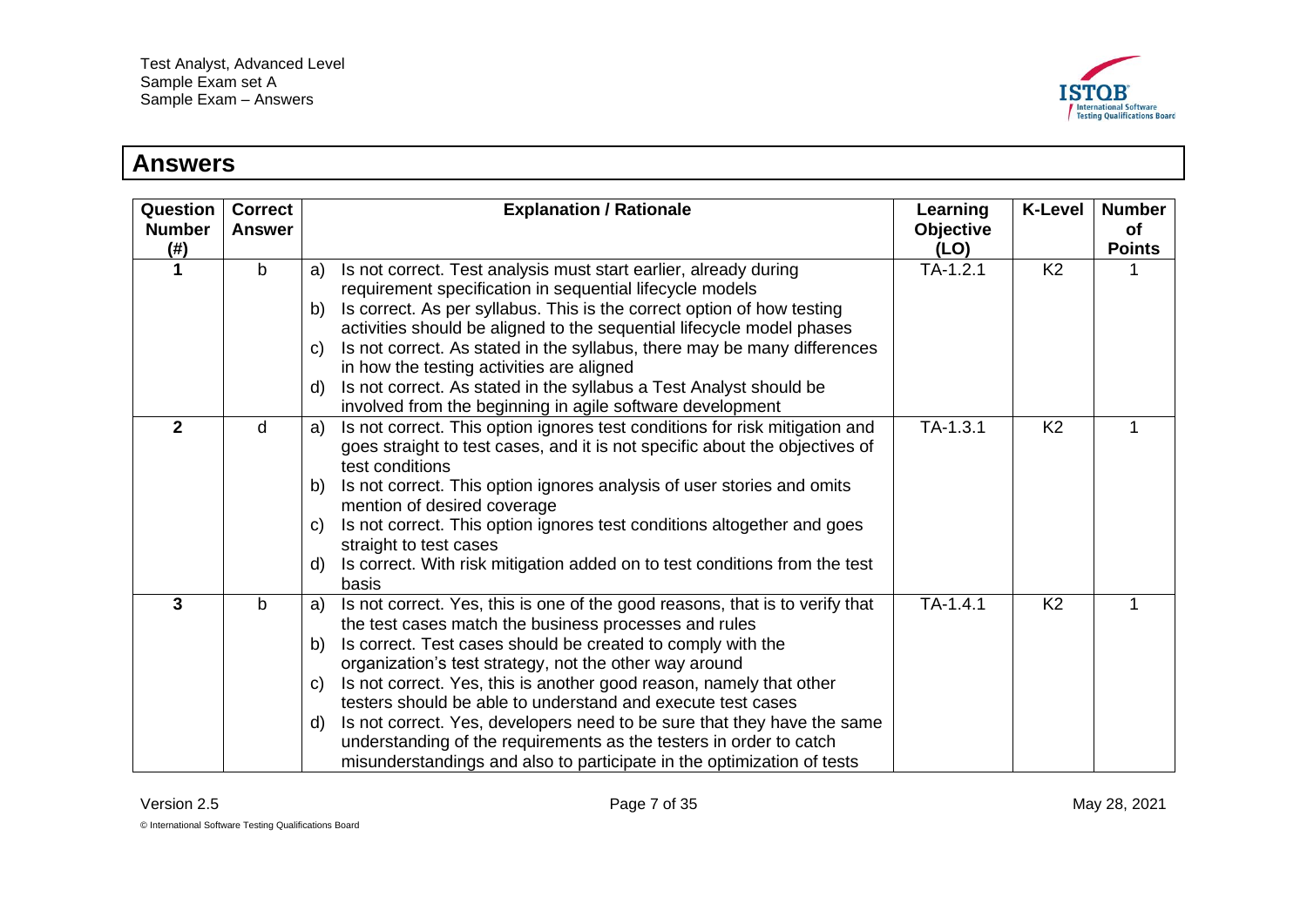

<span id="page-7-0"></span>

| Question<br><b>Number</b><br>(# ) | <b>Correct</b><br><b>Answer</b> | <b>Explanation / Rationale</b>                                                                                                                                                                                                                                                                                                                                                                                                                                                                                                                                                                                                                                                                                                                                                                                                                                        | Learning<br>Objective<br>(LO) | <b>K-Level</b> | <b>Number</b><br>0f<br><b>Points</b> |
|-----------------------------------|---------------------------------|-----------------------------------------------------------------------------------------------------------------------------------------------------------------------------------------------------------------------------------------------------------------------------------------------------------------------------------------------------------------------------------------------------------------------------------------------------------------------------------------------------------------------------------------------------------------------------------------------------------------------------------------------------------------------------------------------------------------------------------------------------------------------------------------------------------------------------------------------------------------------|-------------------------------|----------------|--------------------------------------|
| 4                                 | a, d                            | Is correct. This is the best recommendation for project HIPPOS, the<br>a)<br>team has experience in testing and in Agile software development and<br>the application is an online marketing application where experience-<br>based testing at a logical level makes a lot of sense<br>Is not correct. One of the requirements of the IQ project is compliance<br>b)<br>with public legislation, which generally means traceability, so this is not<br>a good recommendation. Also, testers do not have much testing<br>experience, so logical level is not good<br>Is not correct. Not a good recommendation. There are no arguments<br>$\mathbf{C}$<br>that support the same detailed level of documentation for project<br>HIPPOS; it is a marketing application they are building<br>Is correct. This is a good recommendation because traceability provides<br>d) | TA-1.4.2                      | K4             | 3                                    |
|                                   |                                 | transparency on the coverage, and the testers do not have much test<br>experience<br>Is not correct. There are no arguments that support the same detailed<br>e)<br>level of documentation for project HIPPOS; it is a marketing application<br>they are building                                                                                                                                                                                                                                                                                                                                                                                                                                                                                                                                                                                                     |                               |                |                                      |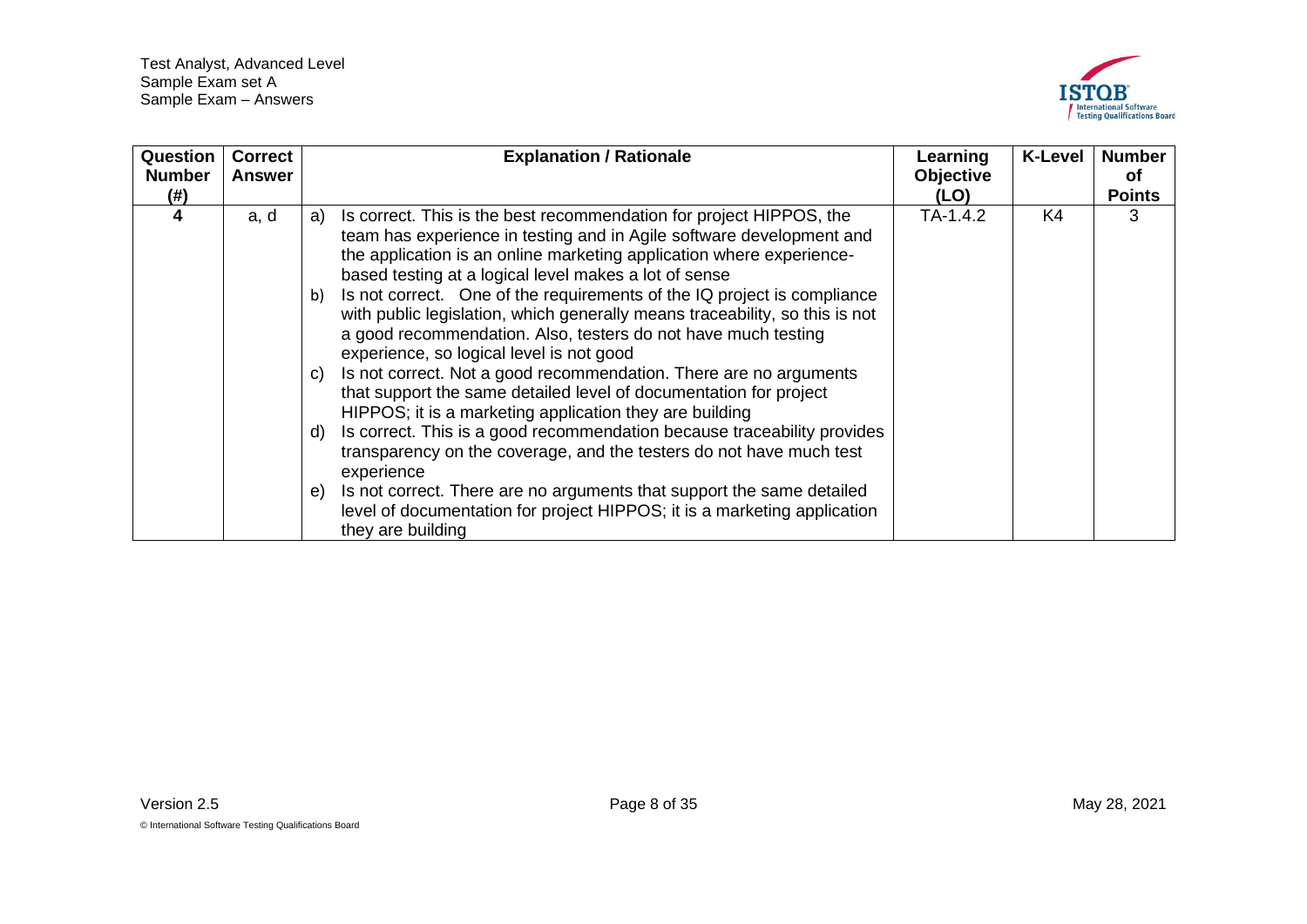

<span id="page-8-1"></span><span id="page-8-0"></span>

| Question<br><b>Number</b><br>$(\#)$ | <b>Correct</b><br><b>Answer</b> | <b>Explanation / Rationale</b>                                                                                                                                                                                                                                                                                                                                                                                                                                                                                                                                                                                                                                                                                                                                                                                                                                                                                                                                                          | Learning<br>Objective<br>(LO) | <b>K-Level</b> | <b>Number</b><br>of<br><b>Points</b> |
|-------------------------------------|---------------------------------|-----------------------------------------------------------------------------------------------------------------------------------------------------------------------------------------------------------------------------------------------------------------------------------------------------------------------------------------------------------------------------------------------------------------------------------------------------------------------------------------------------------------------------------------------------------------------------------------------------------------------------------------------------------------------------------------------------------------------------------------------------------------------------------------------------------------------------------------------------------------------------------------------------------------------------------------------------------------------------------------|-------------------------------|----------------|--------------------------------------|
| 5                                   | a                               | Is correct. In syllabus is said that low-level test cases are useful when<br>a)<br>we do not expect defects in the test basis and the level of detail enables<br>an independent verification of the tests, such as audits, while high-level<br>test cases are useful when no detailed and formal documentation is<br>required<br>Is not correct. Testers, who are domain experts without a proper<br>b)<br>knowledge of formal testing, need concrete test cases anyway<br>Is not correct. Thorough testing of the very detailed requirements<br>$\mathsf{C}$<br>specifications calls for Low-level test cases<br>Is not correct. Note that traceability is a fundamental aspect for several<br>d)<br>reasons, for instance audit will almost always check its implementation.<br>Furthermore, detailed test procedures and documentation of the<br>concrete test cases are fundamental to support the testers that in this<br>scenario have not a specific knowledge of formal testing | TA-1.4.2                      | K4             | 3                                    |
| 6                                   | $\mathbf C$                     | Is not correct. Unscripted testing should be conducted in time boxed<br>a)<br>sessions<br>Is not correct. If a risk-based test strategy is being used, risk priority<br>b)<br>order may dictate the execution order for the test cases<br>Is correct. When creating the test execution schedule, dependencies<br>$\mathbf{C}$<br>between manual and automated test execution must be considered.<br>The activities are not independent<br>Is not correct. Test Analysts must verify the procedures that gather data<br>d)<br>for evaluating current status against exit criteria                                                                                                                                                                                                                                                                                                                                                                                                        | $TA-1.5.1$                    | K <sub>2</sub> | 1                                    |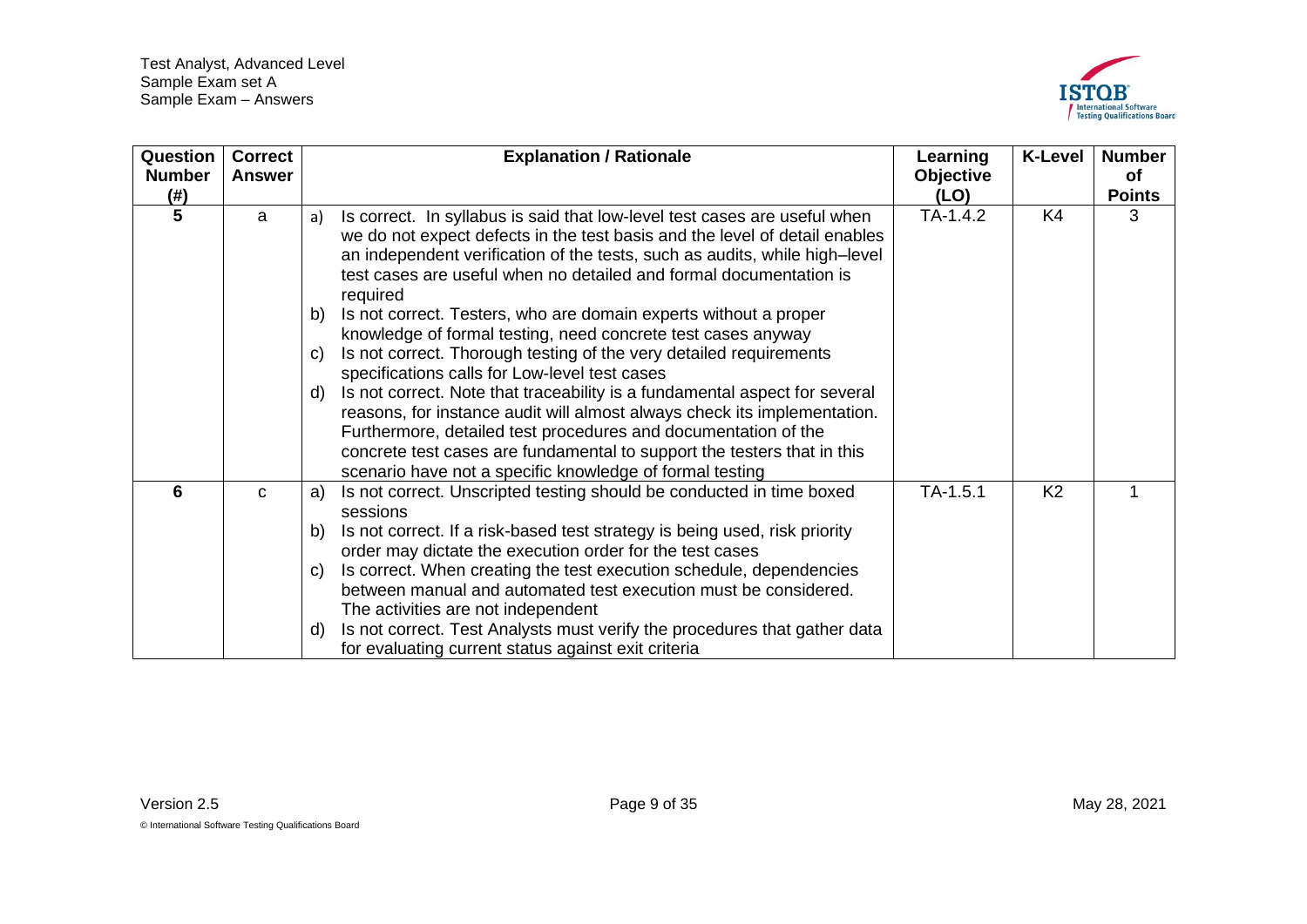

<span id="page-9-0"></span>

| <b>Question</b> | <b>Correct</b> | <b>Explanation / Rationale</b>                                                                                                                                                                                                  | Learning         | <b>K-Level</b> | <b>Number</b> |
|-----------------|----------------|---------------------------------------------------------------------------------------------------------------------------------------------------------------------------------------------------------------------------------|------------------|----------------|---------------|
| <b>Number</b>   | Answer         |                                                                                                                                                                                                                                 | <b>Objective</b> |                | 0f            |
| (# )            |                |                                                                                                                                                                                                                                 | (LO)             |                | <b>Points</b> |
|                 | C              | Is not correct. Is a good suggestion but is a lower priority because the<br>a)<br>risk is lower                                                                                                                                 | $TA-2.1.1$       | K <sub>3</sub> | 2             |
|                 |                | Is not correct. Is a good suggestion but will not mitigate risk as well the<br>b)<br>correct answer. It could be done as well as the correct answer, but this<br>should not override the correct answer as the highest priority |                  |                |               |
|                 |                | Correct. The usability risk has a medium likelihood with high impact.<br>C)<br>This is certainly the highest identified risk level, no matter which method<br>is used to calculate the risk level                               |                  |                |               |
|                 |                | Is not correct. This is a good suggestion but is a lower priority because<br>d)<br>the risk is lower                                                                                                                            |                  |                |               |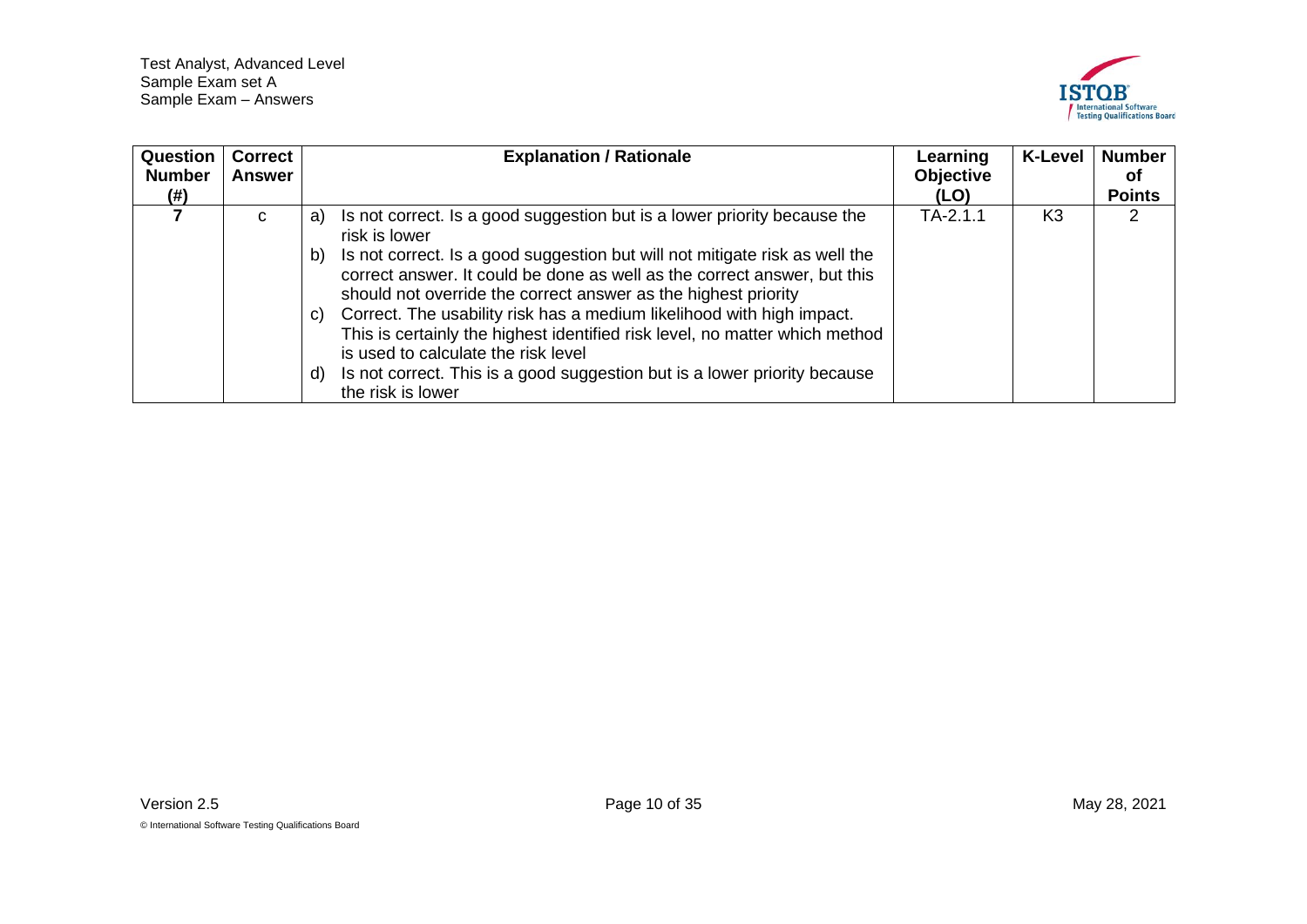

<span id="page-10-0"></span>

| 8 | b | The following are the equivalence classes for this question:                                                                                                                                                                                                                           | $TA-3.2.1$ | K <sub>4</sub> | 3 |
|---|---|----------------------------------------------------------------------------------------------------------------------------------------------------------------------------------------------------------------------------------------------------------------------------------------|------------|----------------|---|
|   |   | alcohol (2 classes):<br>$(a1) \leq 20$ unit per week<br>$(a2) > 20$ unit per week                                                                                                                                                                                                      |            |                |   |
|   |   | filling in a "health risk assessment" (2 classes):<br>$(h1)$ Yes<br>$(h2)$ No                                                                                                                                                                                                          |            |                |   |
|   |   | Participation in the health class:<br>$(p1)$ Yes<br>$(p2)$ No                                                                                                                                                                                                                          |            |                |   |
|   |   | BMI: (3 classes):<br>(b1) BMI ≤ 27.5<br>$(b2)$ 27.5 < BMI < 30<br>$(b3)$ BMI $\geq 30$                                                                                                                                                                                                 |            |                |   |
|   |   | Smokers: (3 classes):<br>(s1) Not smoking<br>(s2) Smoking and joining a stop-smoking class<br>(s3) Smoking and not joining the class                                                                                                                                                   |            |                |   |
|   |   | Note that BMI and Smokers cases can only be tested when using p1,<br>otherwise these parameters are not even looked at by the code.                                                                                                                                                    |            |                |   |
|   |   | The following 4 test cases are needed to achieve 100% coverage of<br>equivalence partitions of the valid input parameters:<br>1. 15 unit of alcohol (a1), not filling Health risk assessment (h2) not<br>taking part in yearly health control (p2), BMI and smokers are not<br>covered |            |                |   |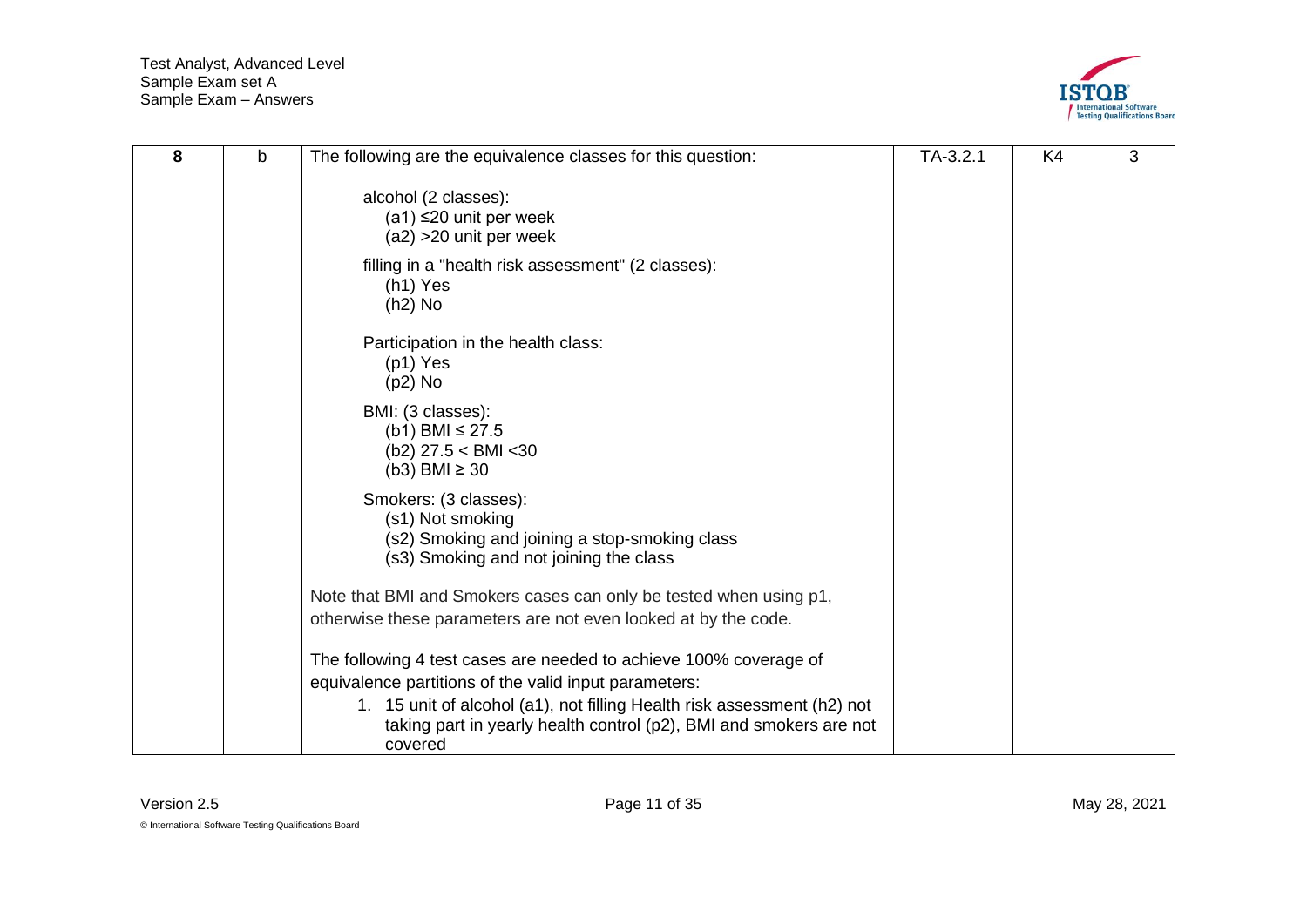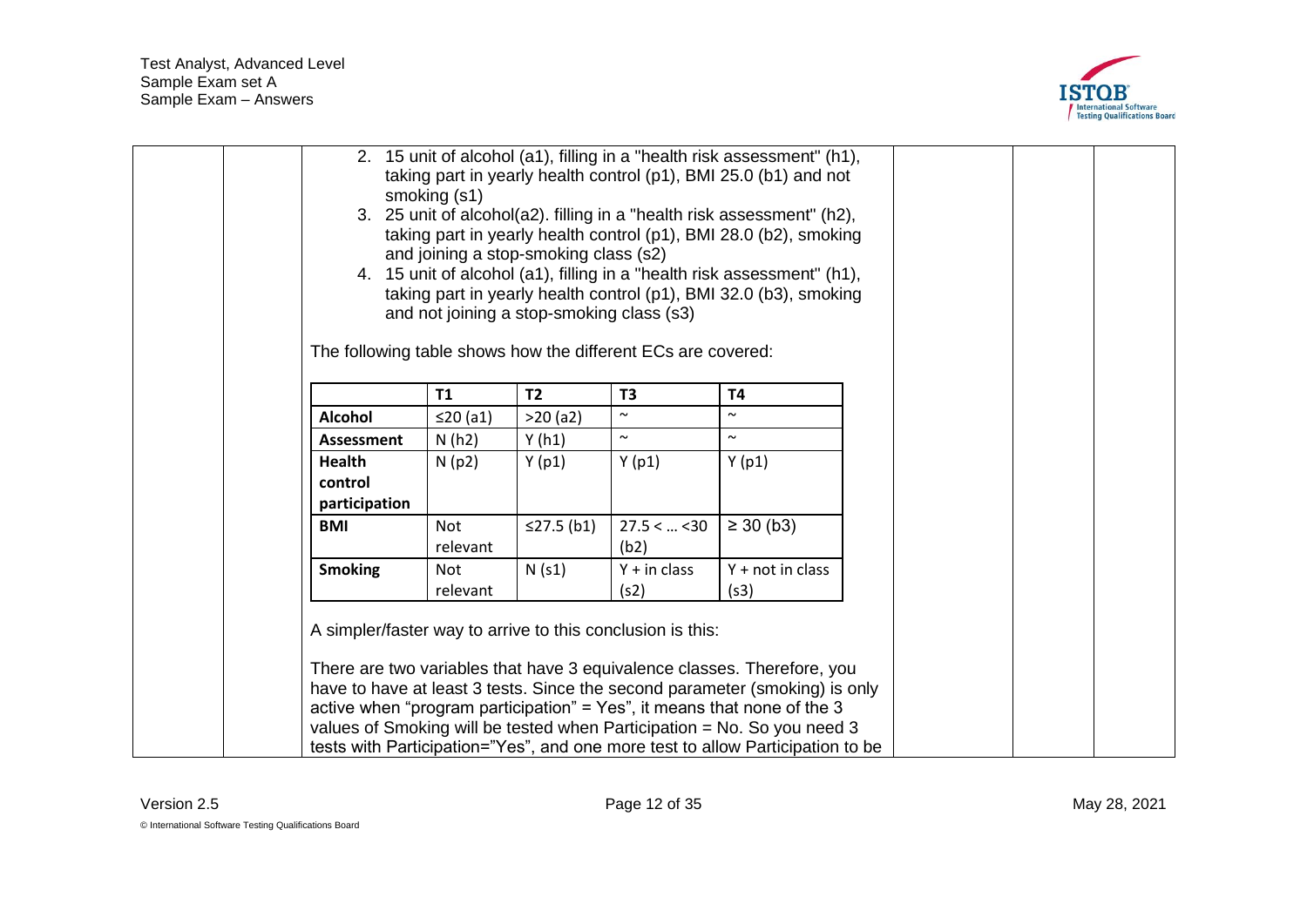

<span id="page-12-0"></span>

| Question<br><b>Number</b><br>(#) | <b>Correct</b><br><b>Answer</b> | <b>Explanation / Rationale</b>                                                                                                                                                                                                                                                                                                                                                                                                                                                                                                                                                                                                | Learning<br>Objective<br>(LO) | <b>K-Level</b> | <b>Number</b><br><b>of</b><br><b>Points</b> |
|----------------------------------|---------------------------------|-------------------------------------------------------------------------------------------------------------------------------------------------------------------------------------------------------------------------------------------------------------------------------------------------------------------------------------------------------------------------------------------------------------------------------------------------------------------------------------------------------------------------------------------------------------------------------------------------------------------------------|-------------------------------|----------------|---------------------------------------------|
|                                  |                                 | set to "No". The other parameters, having only 2 EC, will be covered by the<br>same tests.<br>Thus:<br>Is not correct<br>a)<br>Is correct<br>b)<br>Is not correct<br>C<br>Is not correct<br>d)                                                                                                                                                                                                                                                                                                                                                                                                                                |                               |                |                                             |
| 9                                | $\mathsf{b}$                    | One needs the following 6 values to achieve 100% coverage for Regular<br>and Frequent:<br>40 and 41 for the lower boundary of the Regular partition, 150 and 151<br>which cover both the upper boundary for Regular and the lower boundary<br>for Frequent, and 300 and 301 for the upper boundary of Frequent.<br>Existing tests cases have already covered the point values 12, 150, 151,<br>152 and 301.<br>Hence for Regular 150 and 151 is covered and for Frequent 301; 3 points<br>from 6 are covered (i.e., 50%).<br>Thus:<br>Is not correct<br>a)<br>Is correct<br>b)<br>Is not correct<br>С<br>Is not correct<br>d) | TA-3.2.2                      | K4             | 3                                           |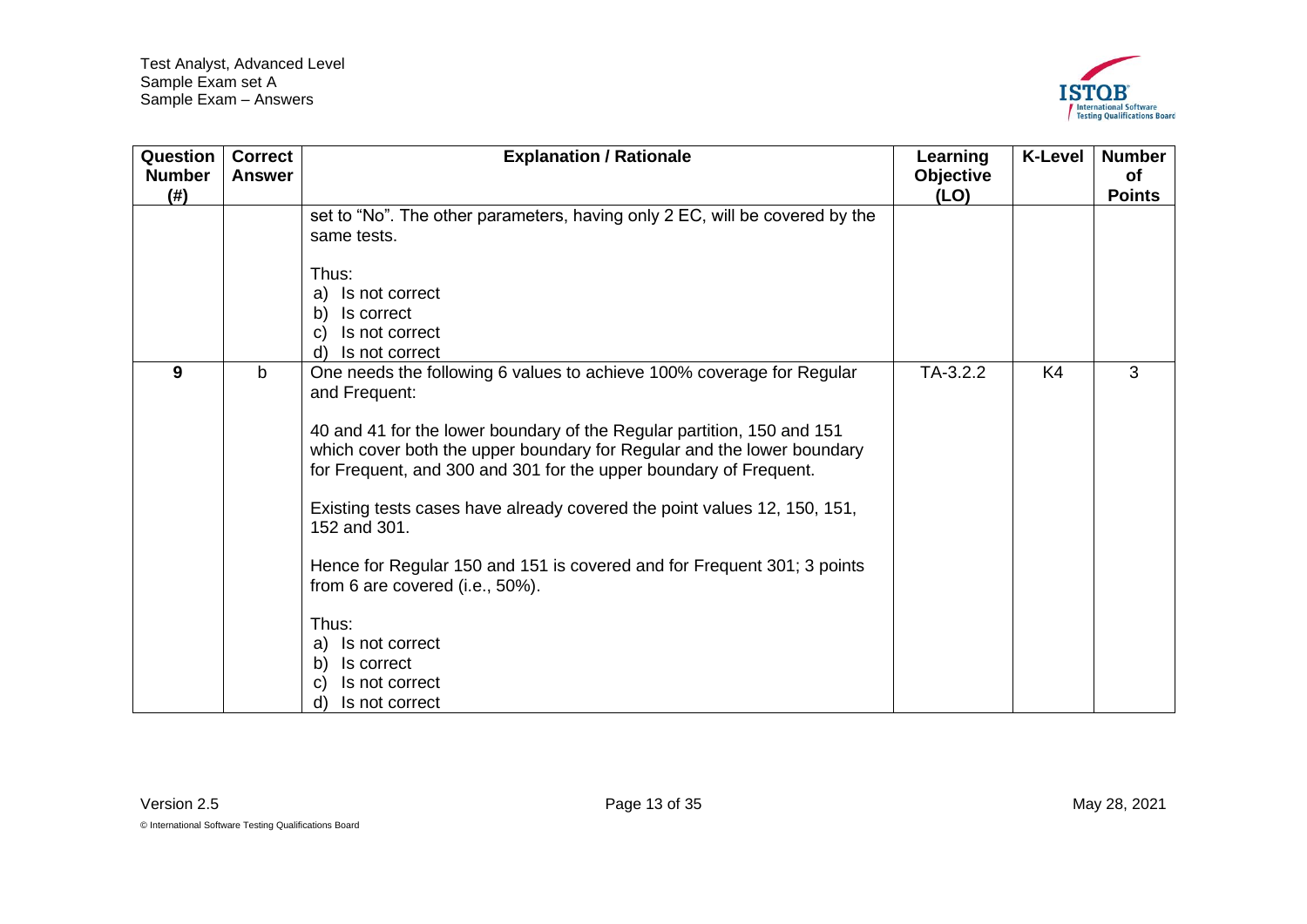

<span id="page-13-0"></span>

| Question<br><b>Number</b> | <b>Correct</b><br><b>Answer</b> | <b>Explanation / Rationale</b>                                                                                                                                                                                                                                                                                                                                                                                                                                                                                                                                                                                                                                                                                                                                                                   | Learning<br>Objective | <b>K-Level</b> | <b>Number</b><br>0f |
|---------------------------|---------------------------------|--------------------------------------------------------------------------------------------------------------------------------------------------------------------------------------------------------------------------------------------------------------------------------------------------------------------------------------------------------------------------------------------------------------------------------------------------------------------------------------------------------------------------------------------------------------------------------------------------------------------------------------------------------------------------------------------------------------------------------------------------------------------------------------------------|-----------------------|----------------|---------------------|
| (# )                      |                                 |                                                                                                                                                                                                                                                                                                                                                                                                                                                                                                                                                                                                                                                                                                                                                                                                  | (LO)                  |                | <b>Points</b>       |
| 10                        | b, c                            | Is not correct. Due to the "don't care" values, the decision table needs<br>a)<br>less than $2^n$ rules. If we expanded the "don't care" values, to a full<br>decision table, R3 would expand to two rules and R4 to four rules,<br>which yields the correct number of 8 rules<br>b) Is correct. The "don't care" value for C2 in rule R3 is wrong. The rule<br>must be split into two rules with the do not care value replaced with<br>'True' and 'False' respectively, because action A1 depends on<br>condition C <sub>2</sub><br>c) Is correct. A non-registered customer cannot have a registered credit<br>card, so the system cannot provide the information if it is valid and the<br>value should be a "N/A" (see Syllabus section 3.2.3 sub-section on<br>'Collapsed decision tables' | TA-3.2.3              | K4             | 3                   |
|                           |                                 | d) Is not correct. According to the last sentence in the specification, direct<br>debit is not allowed for non-registered customers, regardless of the<br>purchase amount. Hence, the "don't care" value for condition C3<br>'Amount $\leq 500 \in$ ' is correct<br>e) Is not correct. The combination mentioned is $C1 = 'True'$ , $C2 = 'False'$<br>and $C3$ = 'False' which is only contained in rule R2, not in rule R1. The<br>table is consistent                                                                                                                                                                                                                                                                                                                                          |                       |                |                     |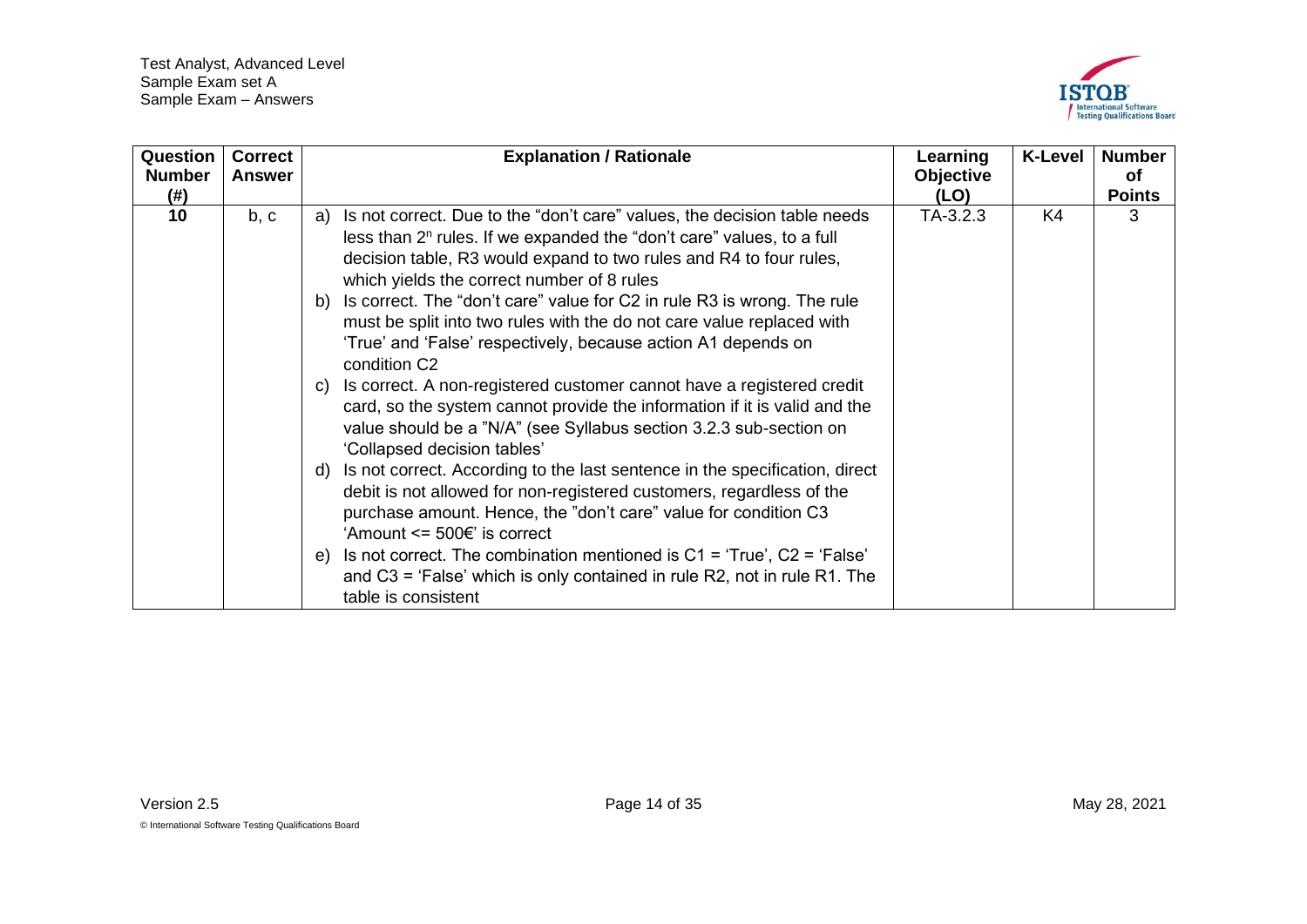

<span id="page-14-0"></span>

| Question<br><b>Number</b><br>(# ) | <b>Correct</b><br><b>Answer</b> | <b>Explanation / Rationale</b>                                                                                                                                                                                                                                                                                                                                                                                        | Learning<br>Objective<br>(LO) | <b>K-Level</b> | <b>Number</b><br>0f<br><b>Points</b> |
|-----------------------------------|---------------------------------|-----------------------------------------------------------------------------------------------------------------------------------------------------------------------------------------------------------------------------------------------------------------------------------------------------------------------------------------------------------------------------------------------------------------------|-------------------------------|----------------|--------------------------------------|
| 11                                | d                               | Is not correct. According to the specification, the inputs of the test<br>a)<br>object are the cellular network connectivity, the data volume available<br>for the mobile subscription, and the file to download. The difference<br>between the data volume available and the file size is a condition but<br>not a direct input.<br>(See Syllabus section 3.2.3, last paragraph of the introductory sub-<br>section) | TA-3.2.3                      | K4             | 3                                    |
|                                   |                                 | b) Is not correct. The test data need not contain two files of sizes above /<br>below 20 KB. One can cover all rules with one single file with a fixed<br>size if the data volume available is chosen appropriately, e.g., file size $-$<br>1 KB for R2, file size + 10 KB for R3, file size + 30 KB for R4, and file<br>$size + 10$ KB for R5                                                                        |                               |                |                                      |
|                                   |                                 | c) Is not correct. Connection strength $= 2$ bars is only mandatory for two<br>test cases covering the two rules R3 and R4, with actions A3 and A1<br>respectively. Rule R2 which covers action A2 can also be tested with<br>more than 2 bars connectivity                                                                                                                                                           |                               |                |                                      |
|                                   |                                 | d) Is correct. The fact that the collapsed rules are consistent and complete<br>can be seen easily if one splits rule R2 into two rules:<br>R2a with condition C1 having the value $=$ 2 bars, and<br>R2b with condition C1 having the value $\ge$ = 3 bars                                                                                                                                                           |                               |                |                                      |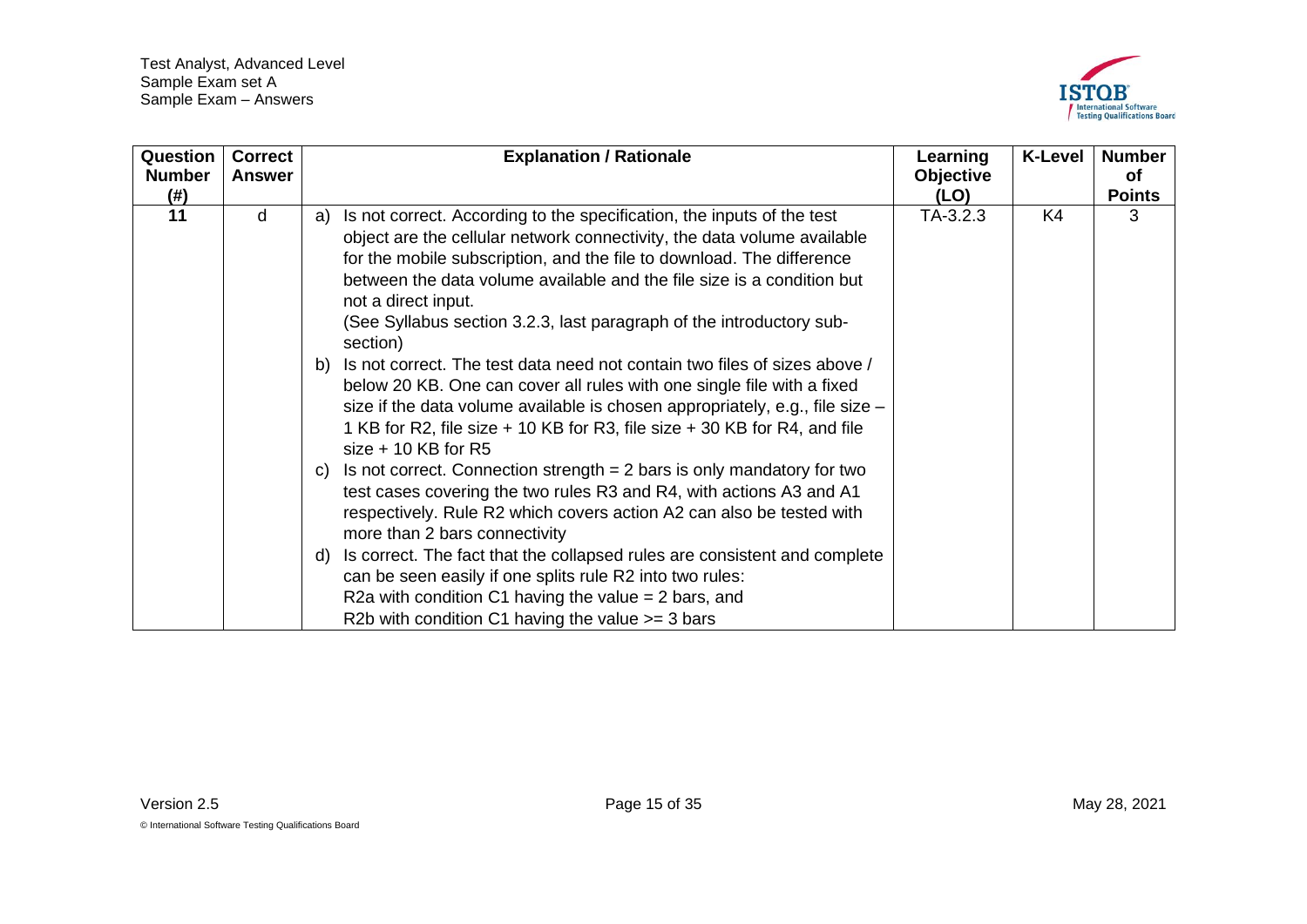

<span id="page-15-0"></span>

| 12 | C | Running<br>Block<br>Run<br>Ready<br>Blocked1<br>Unblock<br>Create<br>Suspend Resume<br>Suspend Resume<br>Blocked3<br>Release<br>Blocked <sub>2</sub><br>There are nine feasible 1-switches:<br>S1: Ready (Run) Running (Block) Blocked1<br>S2: Ready (Suspend) Blocked3 (Resume) Ready<br>S3: Running (Block) Blocked1 (Unblock) Ready<br>S4: Running (Block) Blocked1) (Suspend) Blocked2<br>S5: Blocked1 (Suspend) Blocked2 (Resume) Blocked1<br>S6: Blocked1 (Suspend) Blocked2 (Release) Blocked3<br>S7: Blocked2 (Resume) Blocked1 (Unblock) Ready<br>S8: Blocked2 (Resume) Blocked1 (Suspend) Blocked2<br>S9: Blocked2 (Release) Blocked3 (Resume) Ready | $TA-3.2.4$ | K4 | 3 |
|----|---|----------------------------------------------------------------------------------------------------------------------------------------------------------------------------------------------------------------------------------------------------------------------------------------------------------------------------------------------------------------------------------------------------------------------------------------------------------------------------------------------------------------------------------------------------------------------------------------------------------------------------------------------------------------|------------|----|---|
|    |   | There are also 4 other 1-switches:<br>Blocked1 (Unblock) Ready (Run) Running<br>Blocked1 (Unblock) Ready (Suspend) Blocked3<br>Blocked3 (Resume) Ready (Suspend) Blocked3<br>Blocked3 (Resume) Ready (Run) Running                                                                                                                                                                                                                                                                                                                                                                                                                                             |            |    |   |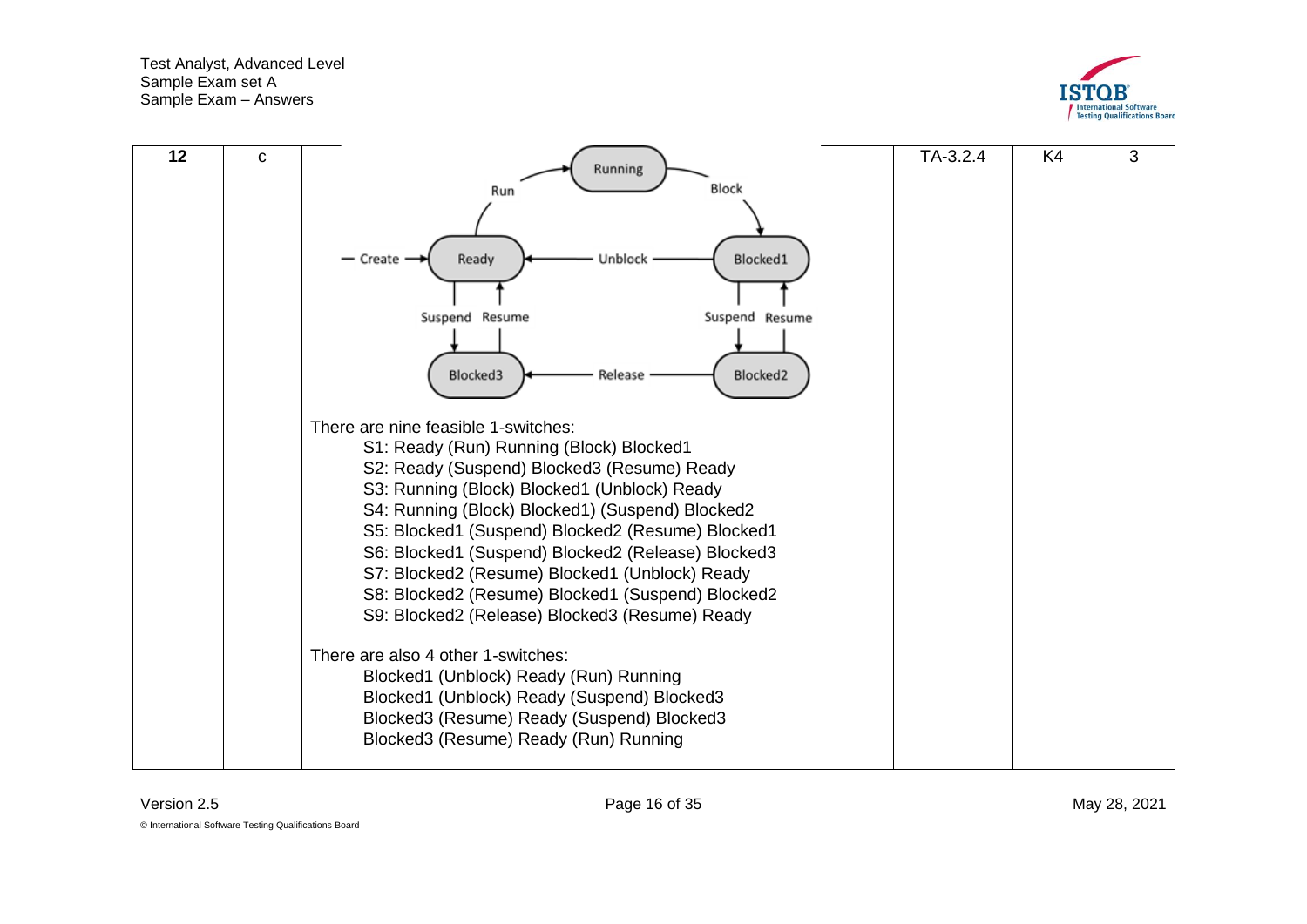

| <b>Question</b><br><b>Number</b><br>(#) | <b>Correct</b><br><b>Answer</b> | <b>Explanation / Rationale</b>                                                                                                                                                                                                                                                                                                                                                                                                                                                                                                                                                                                                                                                                                                                                                                                                                                                            | Learning<br><b>Objective</b><br>(LO) | <b>K-Level</b> | <b>Number</b><br><b>of</b><br><b>Points</b> |
|-----------------------------------------|---------------------------------|-------------------------------------------------------------------------------------------------------------------------------------------------------------------------------------------------------------------------------------------------------------------------------------------------------------------------------------------------------------------------------------------------------------------------------------------------------------------------------------------------------------------------------------------------------------------------------------------------------------------------------------------------------------------------------------------------------------------------------------------------------------------------------------------------------------------------------------------------------------------------------------------|--------------------------------------|----------------|---------------------------------------------|
|                                         |                                 | They are infeasible, since the state in the middle is "Ready", which forces<br>the test to stop after reaching this state. Hence, we need to cover nine<br>unique 1-switches S1-S9. Notice that four of them end in the "Ready" state,<br>so none two of these four can be included in a single test case. Therefore,<br>we need at least four test cases, and this is enough, for example:<br>TC1: Ready (Suspend) Blocked3 (Resume) Ready<br>TC2: Ready (Run) Running (Block) Blocked1 (Unblock) Ready<br>TC3: Ready (Run) Running (Block) Blocked1 (Suspend) Blocked2<br>(Resume) Blocked1 (Suspend) Blocked2 (Release) Blocked3<br>(Resume) Ready<br>TC4: Ready (Run) Running (Block) Blocked1 (Suspend) Blocked2<br>(Resume) Blocked1 (Unblock) Ready<br>TC1 covers S2<br>TC2 covers in addition S1 and S3<br>TC3 covers in addition S4, S5, S8, S6, S9<br>TC4 covers in addition S7 |                                      |                |                                             |
|                                         |                                 | <b>Thus</b><br>Is not correct<br>a)<br>Is not correct<br>b)<br>Is correct<br>$\mathbf{C}$<br>Is not correct<br>d)                                                                                                                                                                                                                                                                                                                                                                                                                                                                                                                                                                                                                                                                                                                                                                         |                                      |                |                                             |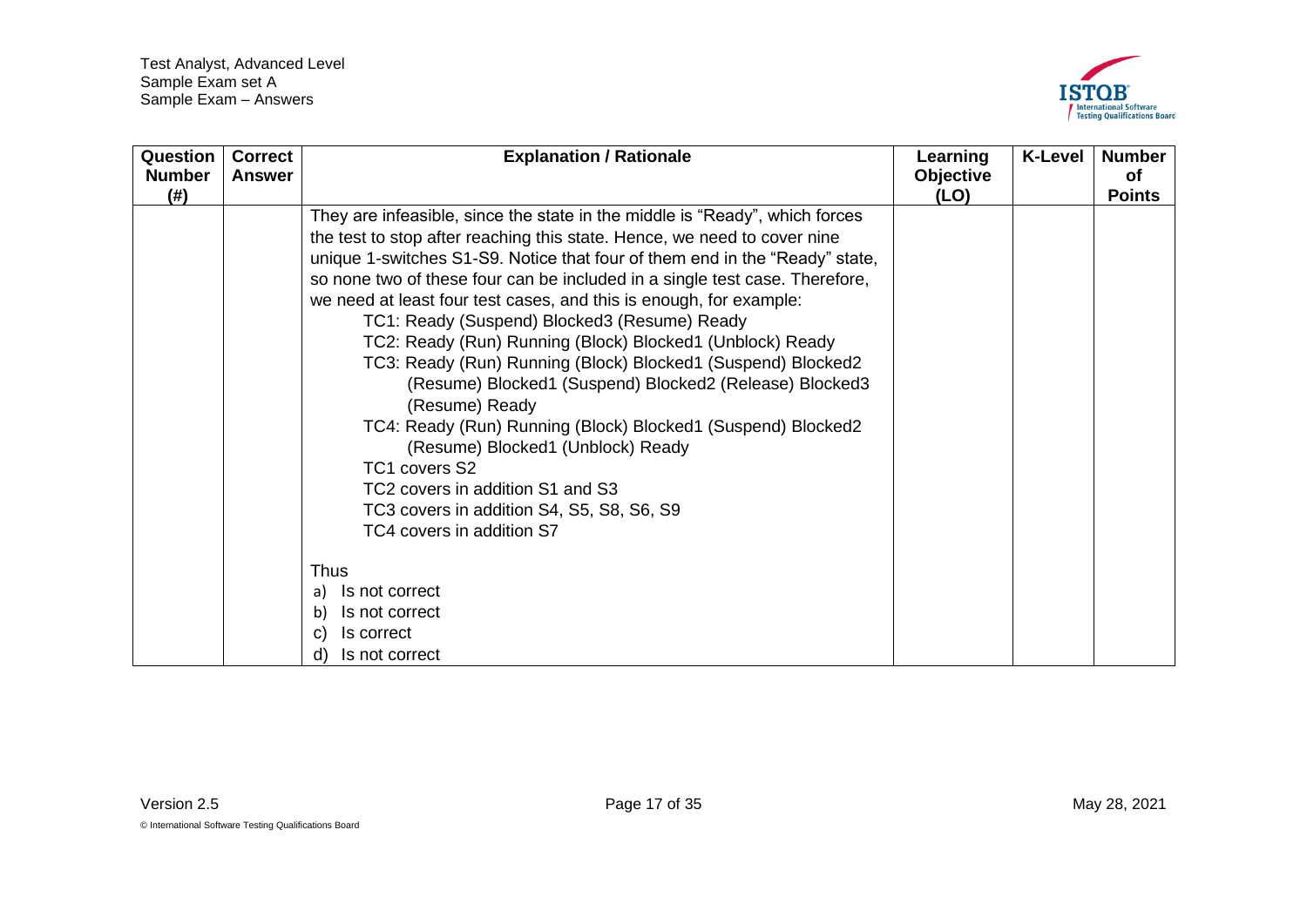



<span id="page-17-0"></span>

© International Software Testing Qualifications Board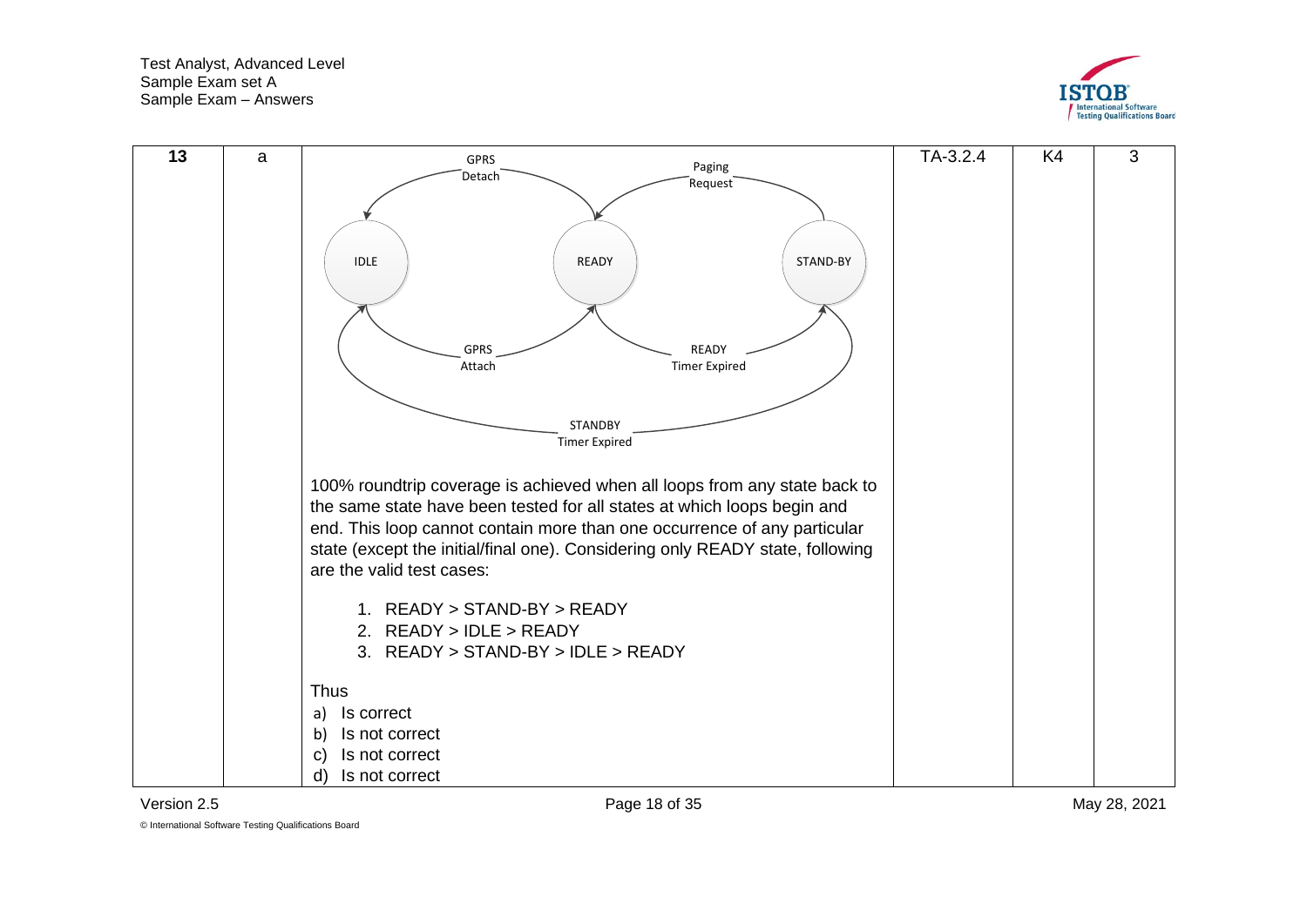

<span id="page-18-0"></span>

| <b>Question</b><br><b>Number</b><br>(# ) | <b>Correct</b><br>Answer | <b>Explanation / Rationale</b>                                                                                                                                                                                                                                                                                                                                                               | Learning<br><b>Objective</b><br>(LO) | <b>K-Level</b> | <b>Number</b><br>0f<br><b>Points</b> |
|------------------------------------------|--------------------------|----------------------------------------------------------------------------------------------------------------------------------------------------------------------------------------------------------------------------------------------------------------------------------------------------------------------------------------------------------------------------------------------|--------------------------------------|----------------|--------------------------------------|
| 14                                       | C                        | Is not correct. Classification trees support the identification of<br>a)<br>equivalence partitions<br>Is not correct. Classification trees support the identification boundary<br>b)<br>values<br>Is correct. Classification trees do not support the identification of rules<br>C)<br>to be used in a decision table<br>Is not correct. Classification trees support pairwise testing<br>d) | $TA-3.2.5$                           | K <sub>2</sub> |                                      |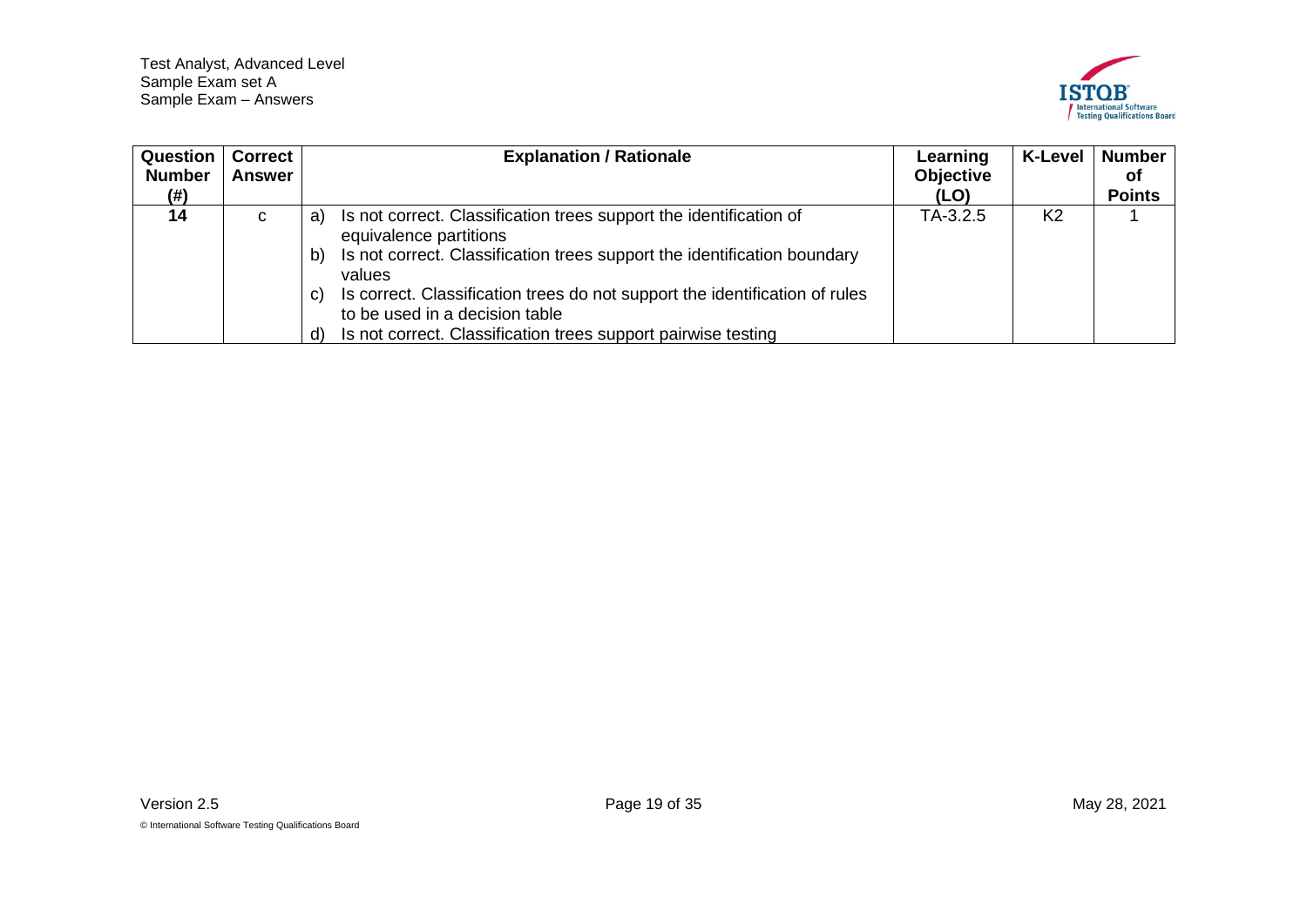

<span id="page-19-0"></span>

| Question<br><b>Number</b><br>$($ # $)$ | <b>Correct</b><br><b>Answer</b> |              |                | <b>Explanation / Rationale</b>                                              |          |             | Learning<br><b>Objective</b><br>(LO) | <b>K-Level</b> | <b>Number</b><br>of<br><b>Points</b> |
|----------------------------------------|---------------------------------|--------------|----------------|-----------------------------------------------------------------------------|----------|-------------|--------------------------------------|----------------|--------------------------------------|
| 15                                     | a                               | a)           |                | Is correct. We need at least $4 * 4 = 16$ test cases to cover all           |          |             | TA-3.2.6                             | K4             | 3                                    |
|                                        |                                 |              |                | combinations for "Material" and "Location". That 16 combinations are        |          |             |                                      |                |                                      |
|                                        |                                 |              |                | sufficient can be seen from the following table:                            |          |             |                                      |                |                                      |
|                                        |                                 |              | case #         | Value 1                                                                     | Value 2  | Value 3     |                                      |                |                                      |
|                                        |                                 |              |                | house                                                                       | wood     | city        |                                      |                |                                      |
|                                        |                                 |              | $\overline{2}$ | house                                                                       | concrete | suburb      |                                      |                |                                      |
|                                        |                                 |              | 3              | house                                                                       | brick    | countryside |                                      |                |                                      |
|                                        |                                 |              | 4              | house                                                                       | mixed    | wilderness  |                                      |                |                                      |
|                                        |                                 |              | 5              | semi-detached                                                               | wood     | suburb      |                                      |                |                                      |
|                                        |                                 |              | 6              | semi-detached                                                               | concrete | countryside |                                      |                |                                      |
|                                        |                                 |              | $\overline{7}$ | semi-detached                                                               | brick    | wilderness  |                                      |                |                                      |
|                                        |                                 |              | 8              | semi-detached                                                               | mixed    | city        |                                      |                |                                      |
|                                        |                                 |              | 9              | apartment                                                                   | wood     | countryside |                                      |                |                                      |
|                                        |                                 |              | 10             | apartment                                                                   | concrete | wilderness  |                                      |                |                                      |
|                                        |                                 |              | 11             | apartment                                                                   | brick    | city        |                                      |                |                                      |
|                                        |                                 |              | 12             | apartment                                                                   | mixed    | suburb      |                                      |                |                                      |
|                                        |                                 |              | 13             | cottage                                                                     | wood     | wilderness  |                                      |                |                                      |
|                                        |                                 |              | 14             | cottage                                                                     | concrete | city        |                                      |                |                                      |
|                                        |                                 |              | 15             | cottage                                                                     | brick    | suburb      |                                      |                |                                      |
|                                        |                                 |              | 16             | cottage                                                                     | mixed    | countryside |                                      |                |                                      |
|                                        |                                 | b)           |                | Is not correct. This is the result of the number of parameters multiplied   |          |             |                                      |                |                                      |
|                                        |                                 |              |                | by the choices $(3 * 4)$ . But we need at least 16 test cases, because this |          |             |                                      |                |                                      |
|                                        |                                 |              |                | is the number of combinations for "Material" and "Location"                 |          |             |                                      |                |                                      |
|                                        |                                 | $\mathbf{C}$ |                | Is not correct. Even for the full combination coverage (which subsumes      |          |             |                                      |                |                                      |
|                                        |                                 |              |                | pairwise) the required number of tests would be $4 * 4 * 4 = 64$            |          |             |                                      |                |                                      |
|                                        |                                 | $\mathsf{d}$ |                | Is not correct. This is 1-wise coverage. But we need at least 16 test       |          |             |                                      |                |                                      |
|                                        |                                 |              |                | cases, because this is the number of combinations for "Material" and        |          |             |                                      |                |                                      |
|                                        |                                 |              | "Location      |                                                                             |          |             |                                      |                |                                      |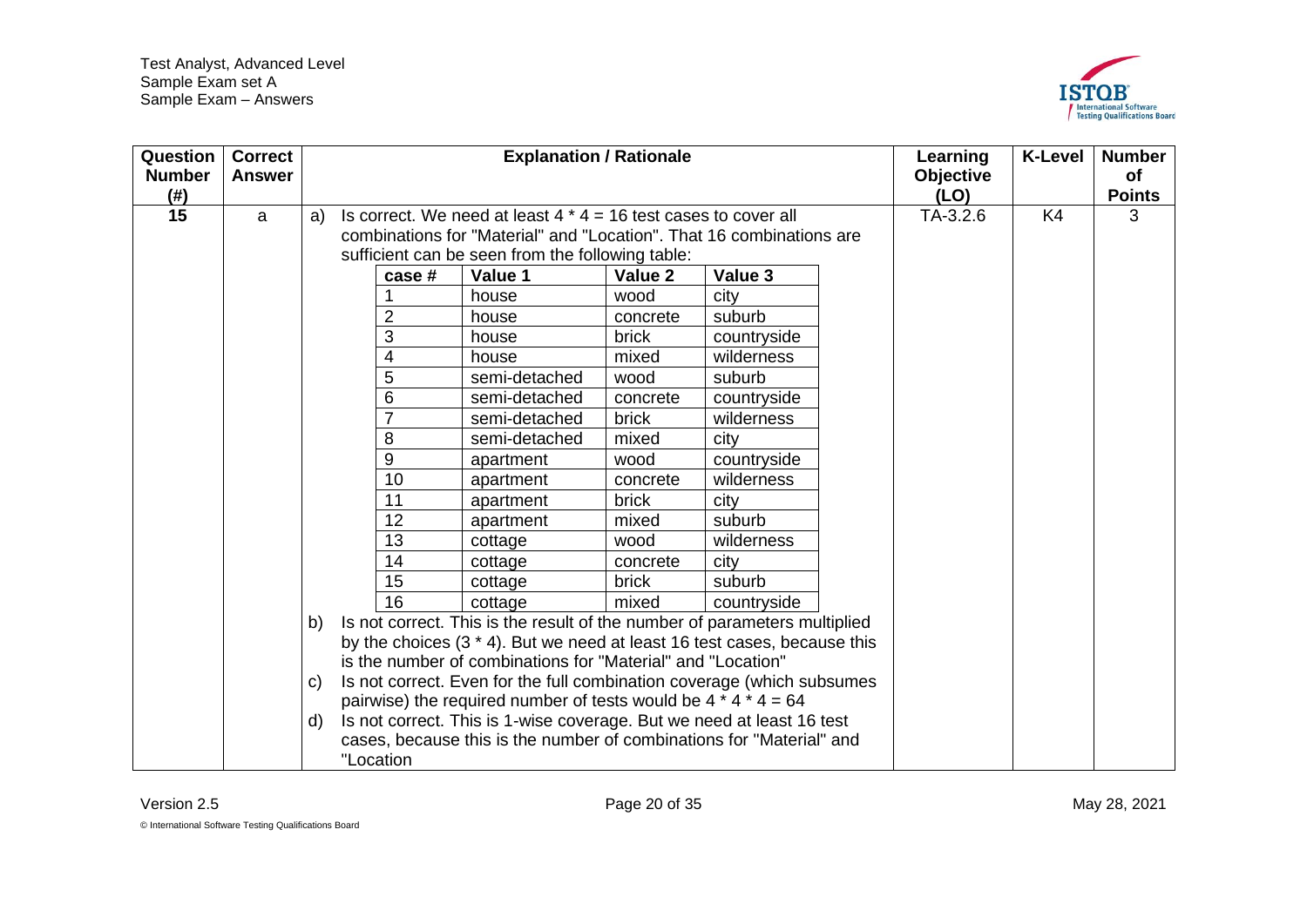

<span id="page-20-0"></span>

| Question<br><b>Number</b><br>(#) | <b>Correct</b><br><b>Answer</b> |                                                                                           |                                        | <b>Explanation / Rationale</b>                                       |                                                                                                                                                         | Learning<br>Objective<br>(LO) | <b>K-Level</b> | <b>Number</b><br><b>of</b><br><b>Points</b> |
|----------------------------------|---------------------------------|-------------------------------------------------------------------------------------------|----------------------------------------|----------------------------------------------------------------------|---------------------------------------------------------------------------------------------------------------------------------------------------------|-------------------------------|----------------|---------------------------------------------|
| 16                               | $\mathbf C$                     |                                                                                           | cases as shown in the following table: | that covers all possible discrete combinations of each pair of input | To achieve the required coverage, we have to generate a set of test cases<br>parameters. In this case the required coverage can be achieved with 9 test | TA-3.2.6                      | K4             | 3                                           |
|                                  |                                 | <b>TC</b>                                                                                 | Language                               | <b>Browser</b>                                                       | <b>OS</b>                                                                                                                                               |                               |                |                                             |
|                                  |                                 |                                                                                           | English                                | Br1                                                                  | OpS1                                                                                                                                                    |                               |                |                                             |
|                                  |                                 | $\overline{2}$                                                                            | English                                | Br <sub>2</sub>                                                      | OpS2                                                                                                                                                    |                               |                |                                             |
|                                  |                                 | 3                                                                                         | English                                | Br <sub>3</sub>                                                      | OpS3                                                                                                                                                    |                               |                |                                             |
|                                  |                                 | 4                                                                                         | French                                 | Br1                                                                  | OpS3                                                                                                                                                    |                               |                |                                             |
|                                  |                                 | 5                                                                                         | French                                 | Br <sub>2</sub>                                                      | OpS1                                                                                                                                                    |                               |                |                                             |
|                                  |                                 | 6                                                                                         | French                                 | Br <sub>3</sub>                                                      | OpS <sub>2</sub>                                                                                                                                        |                               |                |                                             |
|                                  |                                 |                                                                                           | Japanese                               | Br1                                                                  | OpS <sub>2</sub>                                                                                                                                        |                               |                |                                             |
|                                  |                                 | 8                                                                                         | Japanese                               | Br <sub>2</sub>                                                      | OpS3                                                                                                                                                    |                               |                |                                             |
|                                  |                                 | 9                                                                                         | Japanese                               | Br <sub>3</sub>                                                      | OpS1                                                                                                                                                    |                               |                |                                             |
|                                  |                                 | Thus:<br>Is not correct<br>a)<br>b)<br>Is not correct<br>Is correct<br>$\mathbf{C}$<br>d) |                                        |                                                                      | Is not correct. The question requires the minimum number of test cases                                                                                  |                               |                |                                             |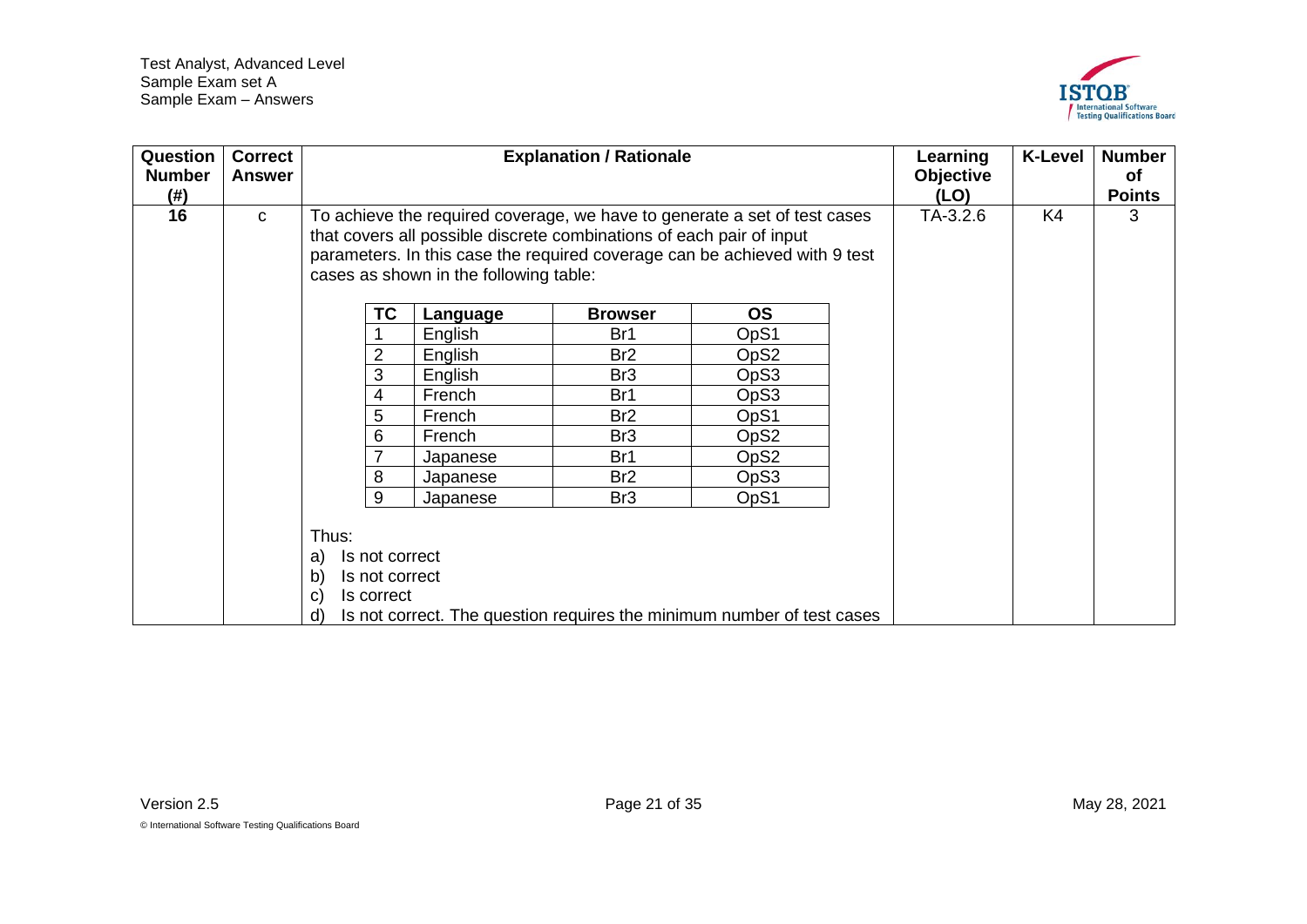

<span id="page-21-0"></span>

| Question<br><b>Number</b> | Correct<br>Answer | <b>Explanation / Rationale</b>                                                                                                                                                                                                                                                                                                                                                                                                          | Learning<br><b>Objective</b> | <b>K-Level</b> | <b>Number</b><br>οf |
|---------------------------|-------------------|-----------------------------------------------------------------------------------------------------------------------------------------------------------------------------------------------------------------------------------------------------------------------------------------------------------------------------------------------------------------------------------------------------------------------------------------|------------------------------|----------------|---------------------|
| (# )                      |                   |                                                                                                                                                                                                                                                                                                                                                                                                                                         | (LO)                         |                | <b>Points</b>       |
| 17                        | d                 | Is not correct. This is a situation with a test case for mainstream and<br>a)<br>one test case for the exceptions<br>Is not correct. 1 is the minimum for mainstream but does not take into<br>b)<br>account the alternatives nor the exceptions<br>Is not correct. The figure for this answer is calculated by adding test<br>C)<br>cases for the options with separate use cases to the correct number<br>given in the correct answer | TA-3.2.7                     | K4             | 3                   |
|                           |                   | Is correct. The correct number has one test case for the mainstream<br>d)<br>plus all the exception paths of which there are 4 E1's and 1 E2                                                                                                                                                                                                                                                                                            |                              |                |                     |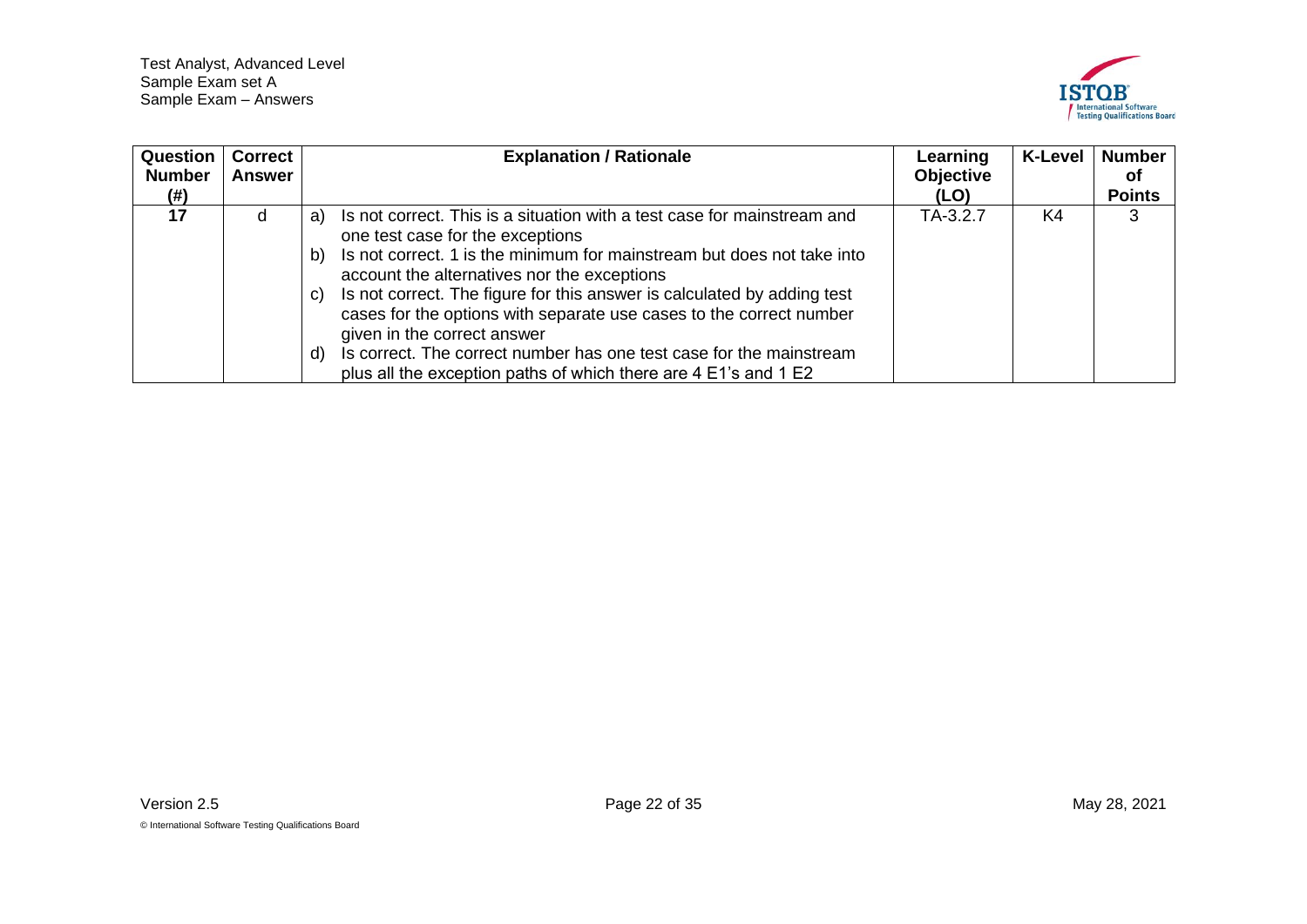

<span id="page-22-0"></span>

| Question      | <b>Correct</b> | <b>Explanation / Rationale</b>                                                                                                                                                                                                                                                                                                                                                                                                                                                                                                                                                                                                                                                                                                                                                                                                                                         | Learning  | <b>K-Level</b> | <b>Number</b> |
|---------------|----------------|------------------------------------------------------------------------------------------------------------------------------------------------------------------------------------------------------------------------------------------------------------------------------------------------------------------------------------------------------------------------------------------------------------------------------------------------------------------------------------------------------------------------------------------------------------------------------------------------------------------------------------------------------------------------------------------------------------------------------------------------------------------------------------------------------------------------------------------------------------------------|-----------|----------------|---------------|
| <b>Number</b> | <b>Answer</b>  |                                                                                                                                                                                                                                                                                                                                                                                                                                                                                                                                                                                                                                                                                                                                                                                                                                                                        | Objective |                | <b>of</b>     |
| (# )          |                |                                                                                                                                                                                                                                                                                                                                                                                                                                                                                                                                                                                                                                                                                                                                                                                                                                                                        | (LO)      |                | <b>Points</b> |
| 18            | C              | We need one test case for the main behavior. The remaining two alternative<br>behaviors and two exceptions can be covered by three other test cases, so<br>four test cases are needed in all, for example:<br>TC1: main path: 1, 2, 3, 4, 5, 6, 7, 8, 9<br>TC2: forcing alternative 3a and exception E1: 1, 2, 3a, 2, E1<br>TC3: forcing alternative 8a: 1, 2, 3, 4, 5, 6, 7, 8a, 9<br>TC4: forcing E2: 1, 2, 3, E2<br>Note that we cannot cover the two alternative behaviors 3a and 8a and the<br>two exceptions E1 and E2 with less than three test cases, because testing<br>8a requires to not invoke E1 and E2 (these events are before the step 8),<br>and each exception must be tested with a separate test case, since the<br>occurrence of an exception immediately ends the use case. Alternative 3a<br>can be combined with the occurrence of E1 (or E2). | TA-3.2.7  | K4             | 3             |
|               |                | Thus:                                                                                                                                                                                                                                                                                                                                                                                                                                                                                                                                                                                                                                                                                                                                                                                                                                                                  |           |                |               |
|               |                | Is not correct<br>a)                                                                                                                                                                                                                                                                                                                                                                                                                                                                                                                                                                                                                                                                                                                                                                                                                                                   |           |                |               |
|               |                | Is not correct<br>b)                                                                                                                                                                                                                                                                                                                                                                                                                                                                                                                                                                                                                                                                                                                                                                                                                                                   |           |                |               |
|               |                | Is correct<br>$\mathbf{C}$                                                                                                                                                                                                                                                                                                                                                                                                                                                                                                                                                                                                                                                                                                                                                                                                                                             |           |                |               |
|               |                | Is not correct<br>d)                                                                                                                                                                                                                                                                                                                                                                                                                                                                                                                                                                                                                                                                                                                                                                                                                                                   |           |                |               |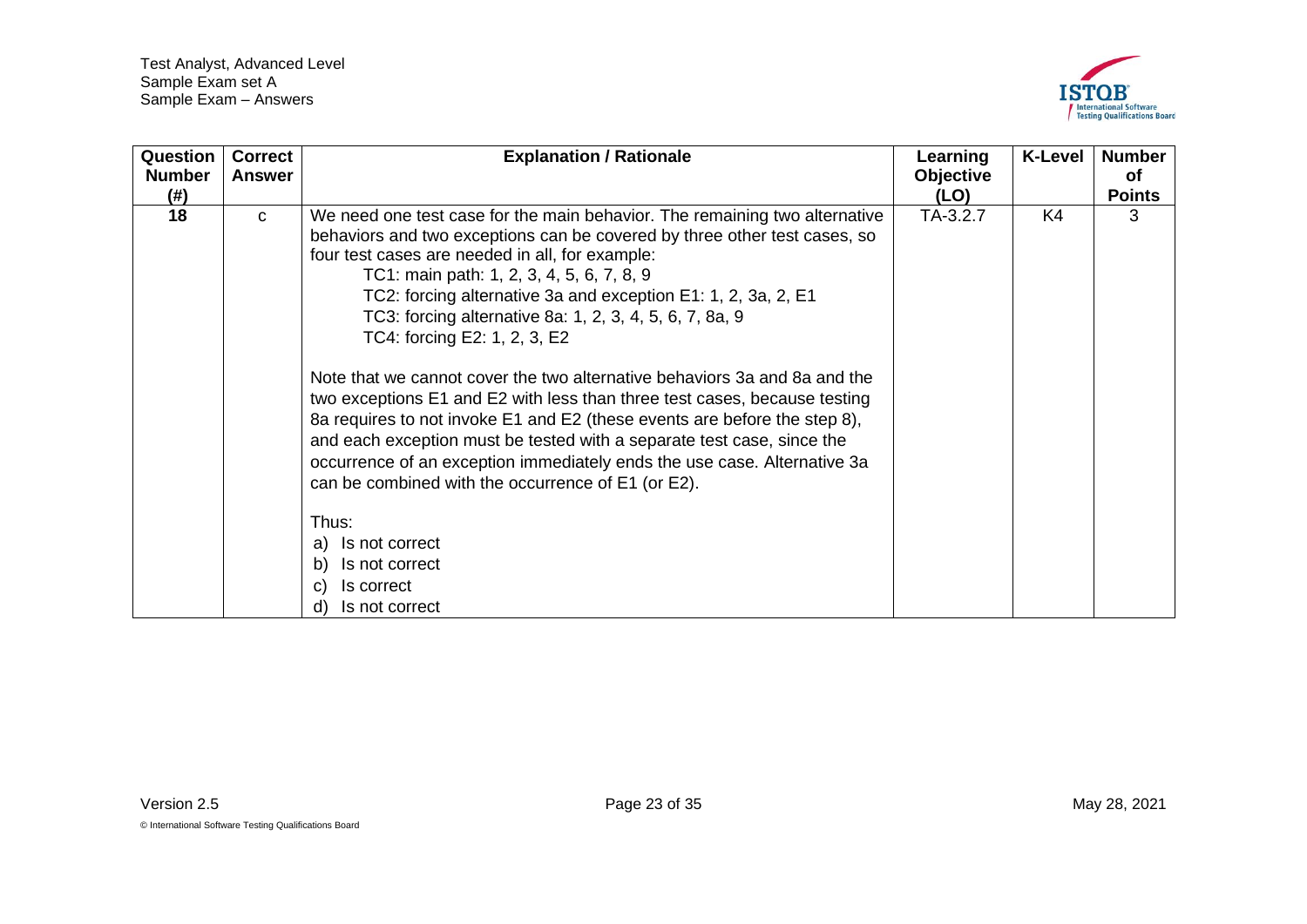

<span id="page-23-0"></span>

| <b>Question</b><br><b>Number</b><br>(# ) | <b>Correct</b><br><b>Answer</b> | <b>Explanation / Rationale</b>                                                                                                                                                                                                                                                                                                                                                                                                          | Learning<br><b>Objective</b><br>(LO) | <b>K-Level</b> | <b>Number</b><br>оf<br><b>Points</b> |
|------------------------------------------|---------------------------------|-----------------------------------------------------------------------------------------------------------------------------------------------------------------------------------------------------------------------------------------------------------------------------------------------------------------------------------------------------------------------------------------------------------------------------------------|--------------------------------------|----------------|--------------------------------------|
| 19                                       | a, c                            | Is correct. State transition testing is appropriate because it will test for<br>a)<br>the correct navigation between the various screens. It will also enable<br>management of the waiting list to be evaluated (e.g., transitions<br>between application approved and waiting list)<br>Is not correct: With the current specification, the use of decision table<br>b)                                                                 | TA-3.2.8                             | K4             | 3                                    |
|                                          |                                 | testing will only be of limited value<br>Is correct. The specification mentions that an objective is to manage the<br>$\mathbf{C}$<br>numbers of players who can register for a particular team. Limits (i.e.,<br>numbers of registered players which a team can have) are to be<br>enforced which may result in applicants being placed on a waiting list.<br>The use of boundary value analysis is relevant for testing these limits. |                                      |                |                                      |
|                                          |                                 | Is not correct. The required functionality of the app is to remain<br>d)<br>relatively simple. Use case testing could be applied, but it is less<br>appropriate than state transition testing (answer a) and boundary value<br>analysis (answer c). Note that the mention of usability testing in the<br>scenario does not imply that use case testing should be applied as a<br>test technique                                         |                                      |                |                                      |
|                                          |                                 | Is not correct. Nothing in the scenario indicates that pairwise testing<br>$\Theta$<br>would be appropriate. There is no explicit mention of combinatorial logic<br>to be applied                                                                                                                                                                                                                                                       |                                      |                |                                      |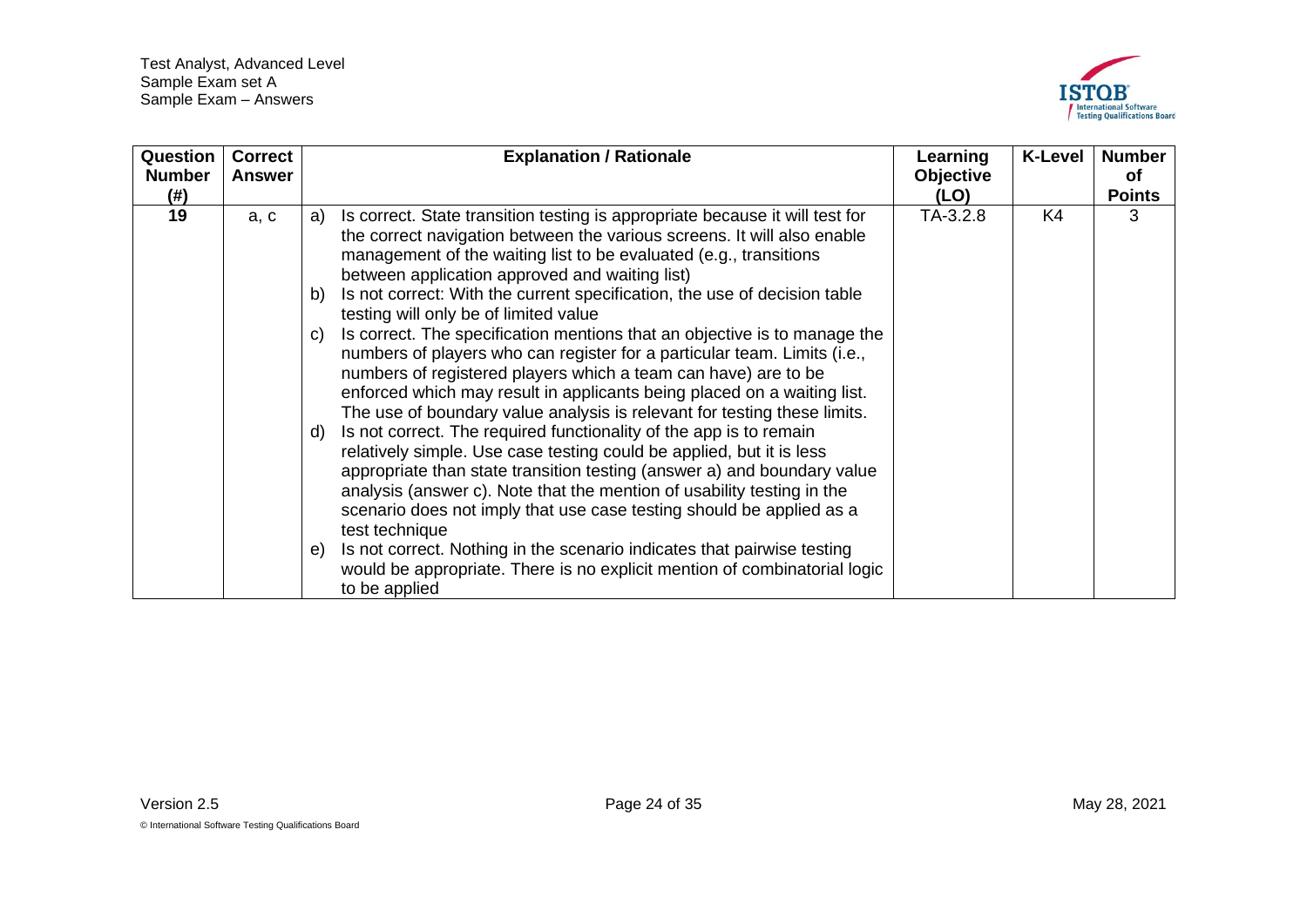

<span id="page-24-0"></span>

| <b>Question</b><br><b>Number</b><br>(# ) | <b>Correct</b><br><b>Answer</b> | <b>Explanation / Rationale</b>                                                                                                                                                                                                                                                                                                                                                                                                                                                                                                                                                                                                                                                                                                                                                                                                                                                                                                                                                             | Learning<br>Objective<br>(LO) | <b>K-Level</b> | <b>Number</b><br>οf<br><b>Points</b> |
|------------------------------------------|---------------------------------|--------------------------------------------------------------------------------------------------------------------------------------------------------------------------------------------------------------------------------------------------------------------------------------------------------------------------------------------------------------------------------------------------------------------------------------------------------------------------------------------------------------------------------------------------------------------------------------------------------------------------------------------------------------------------------------------------------------------------------------------------------------------------------------------------------------------------------------------------------------------------------------------------------------------------------------------------------------------------------------------|-------------------------------|----------------|--------------------------------------|
| 20                                       | b, e                            | Is not correct. Although the system may be state-based there is no<br>a)<br>information about this in the scenario and the approach of building from<br>an existing system suggests there may be minimal definition of state<br>changes<br>Is correct. Classification trees offer the opportunity to manage<br>b)<br>combinations of inputs effectively<br>Is not correct. Some of the inputs are likely to be in partitions (e.g.,<br>$\mathsf{C}$<br>colors) but these are unlikely to be ordered partitions because they<br>identify alternatives, so boundary value analysis is not appropriate<br>Is not correct. User case testing is appropriate to the likely development<br>d)<br>approach but would be based more on overall functional flow than on<br>detailed combinations of inputs<br>Is correct. The inputs exist in partitions (options) that are combined, so<br>e)<br>the combination of classification trees with equivalence partitioning<br>would be an ideal choice | TA-3.2.8                      | K4             | 3                                    |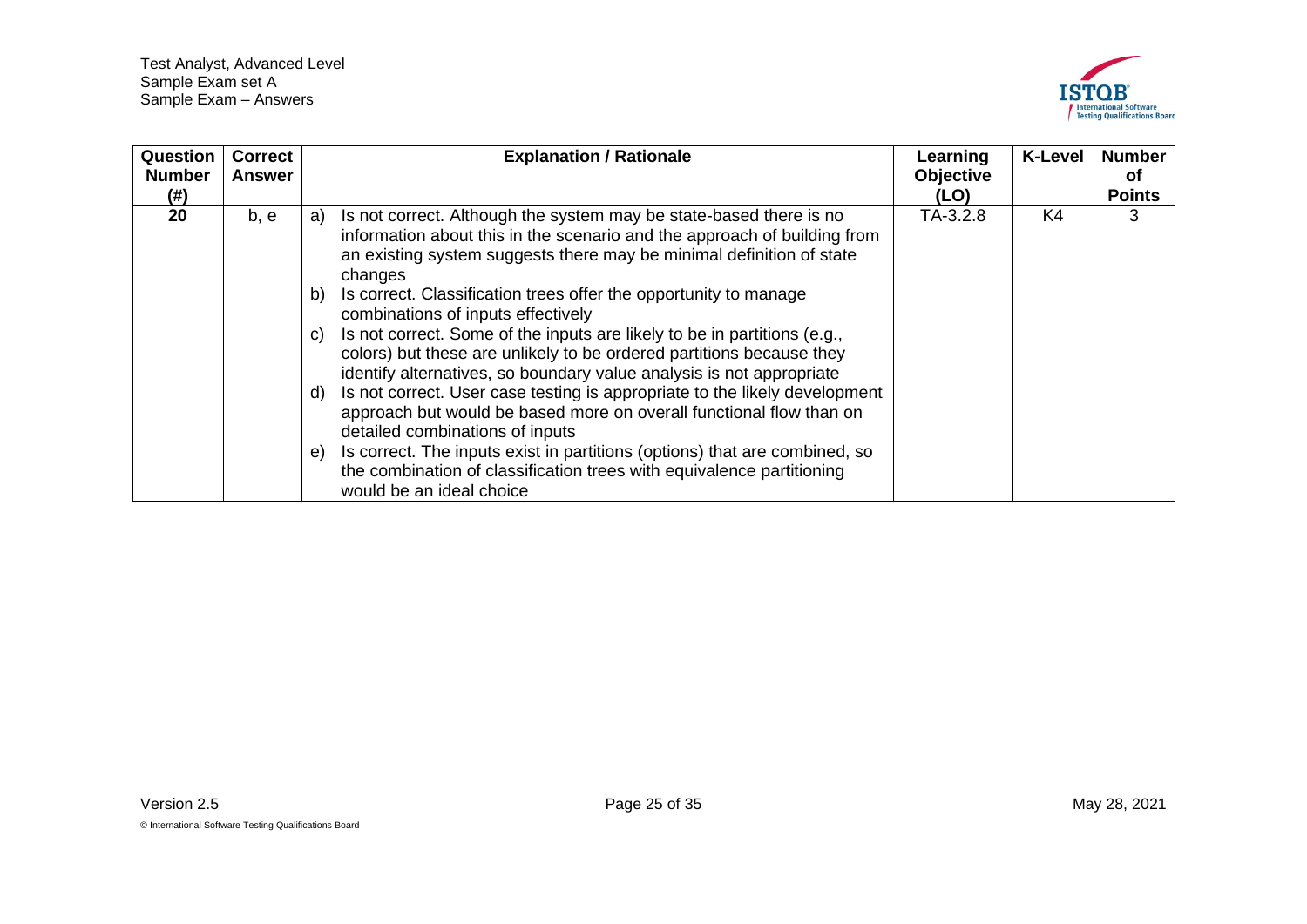

<span id="page-25-1"></span><span id="page-25-0"></span>

| Question<br><b>Number</b> | <b>Correct</b><br><b>Answer</b> | <b>Explanation / Rationale</b>                                                                                                                                                                                                                                                                                                                                                                                                                                                                   | Learning<br><b>Objective</b> | <b>K-Level</b> | <b>Number</b><br><b>of</b> |
|---------------------------|---------------------------------|--------------------------------------------------------------------------------------------------------------------------------------------------------------------------------------------------------------------------------------------------------------------------------------------------------------------------------------------------------------------------------------------------------------------------------------------------------------------------------------------------|------------------------------|----------------|----------------------------|
| (# )                      |                                 |                                                                                                                                                                                                                                                                                                                                                                                                                                                                                                  | (LO)                         |                | <b>Points</b>              |
| 21                        | a                               | Is correct. Experience-based techniques can be used as an option of<br>a)<br>more formal test techniques if the testers have enough experience and<br>information about the system under test. Typically, this can happen in<br>situations when there is time pressure, or the quality of documentation<br>is poor or there is no documentation available                                                                                                                                        | TA-3.3.1                     | K <sub>2</sub> |                            |
|                           |                                 | Is not correct. Experience-based techniques can be used if no formal<br>b)<br>test techniques can be used, but it is not the only situation – they<br>should be used to complement formal testing whenever it is possible                                                                                                                                                                                                                                                                        |                              |                |                            |
|                           |                                 | Is not correct. Experience helps the tester to decide where to test more,<br>C)<br>but experience-based techniques do not necessarily improve the<br>coverage since they are informal and coverage measurement is not<br>always possible while using these techniques                                                                                                                                                                                                                            |                              |                |                            |
|                           |                                 | Is not correct. With the use of checklists, experience-based testing can<br>d)<br>be made more systematic and efficient, but if there is a requirement for<br>the use of black-box test techniques, experience-based techniques<br>cannot replace them. Even though this is partially correct, the question<br>asks for the BEST option and thus this is not the correct answer                                                                                                                  |                              |                |                            |
| 22                        | a, d                            | Is correct. Per the syllabus as a way to record results<br>a)<br>Is not correct. The pass/fail status of the session per the test charter<br>b)<br>should also be recorded<br>Is not correct. Test cases are not normally defined for exploratory<br>C)<br>sessions<br>Is correct. Per the syllabus as you will need this knowledge to figure out<br>d)<br>what to test since the problem is not defined<br>Is not correct. This is likely to lead to lost results and no overall tracking<br>e) | TA-3.3.2                     | K <sub>3</sub> | 2                          |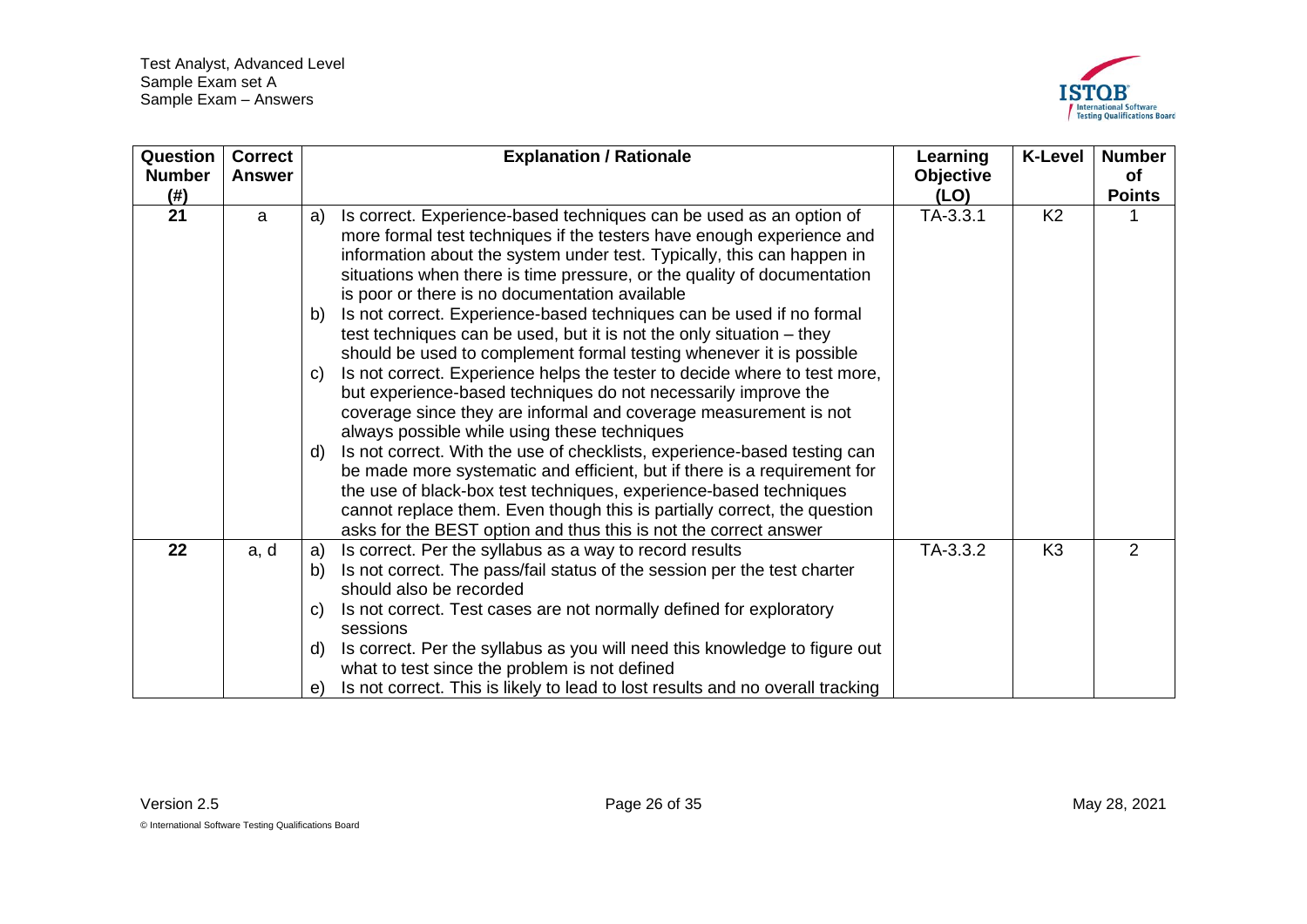

<span id="page-26-0"></span>

| Question<br><b>Number</b><br>(#) | <b>Correct</b><br><b>Answer</b> | <b>Explanation / Rationale</b>                                                                                                                                                                                                                                                                                                                                                                                                                                                                                                                                                                                                                                                                    | Learning<br><b>Objective</b><br>(LO) | <b>K-Level</b> | <b>Number</b><br>οf<br><b>Points</b> |
|----------------------------------|---------------------------------|---------------------------------------------------------------------------------------------------------------------------------------------------------------------------------------------------------------------------------------------------------------------------------------------------------------------------------------------------------------------------------------------------------------------------------------------------------------------------------------------------------------------------------------------------------------------------------------------------------------------------------------------------------------------------------------------------|--------------------------------------|----------------|--------------------------------------|
| 23                               | a                               | Is correct. The defect-based test technique uses the typical defects<br>a)<br>identified for different types of software and programs as the source of<br>test cases in order to find those specific type defects in the software<br>under test<br>Is not correct. Defect-based test techniques are mainly used in system<br>b)<br>testing, not in component testing<br>Is not correct. Test cases are created by analyzing the defects typical<br>C)<br>for the system under test, not by analyzing the documentation of the<br>system<br>Is not correct. Defect-based testing is not a sub-category of black-box<br>d)<br>testing, since the specifications are not the basis of the test cases | TA-3.3.3                             | K <sub>2</sub> |                                      |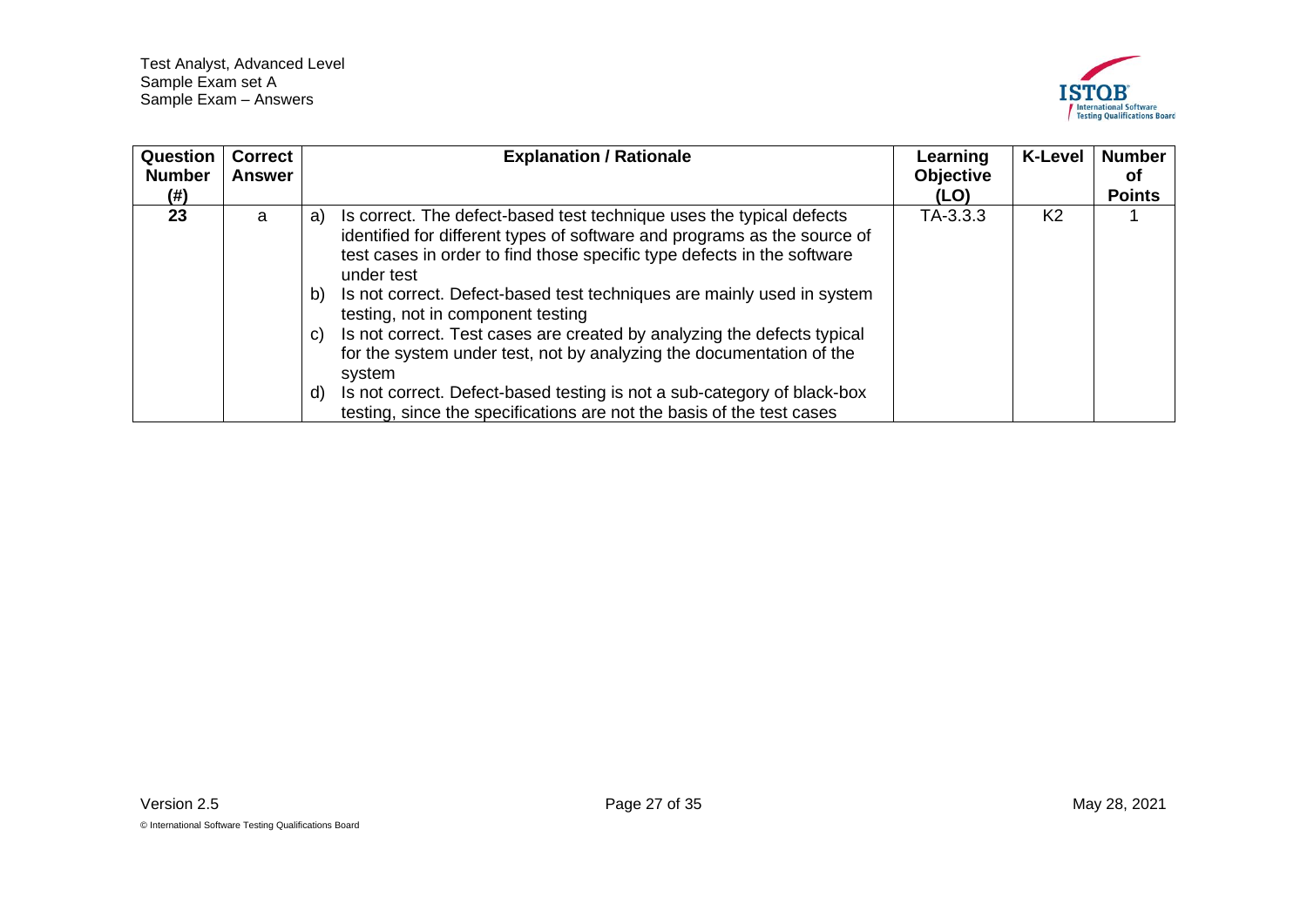

<span id="page-27-0"></span>

| Question<br><b>Number</b><br>(# ) | <b>Correct</b><br><b>Answer</b> | <b>Explanation / Rationale</b>                                                                                                                                                                                                                                                                                                                                                                                                                                                                                                                                                                                                                                                                                                                                                                                                                                                                                   | Learning<br>Objective<br>(LO) | <b>K-Level</b> | <b>Number</b><br><b>of</b><br><b>Points</b> |
|-----------------------------------|---------------------------------|------------------------------------------------------------------------------------------------------------------------------------------------------------------------------------------------------------------------------------------------------------------------------------------------------------------------------------------------------------------------------------------------------------------------------------------------------------------------------------------------------------------------------------------------------------------------------------------------------------------------------------------------------------------------------------------------------------------------------------------------------------------------------------------------------------------------------------------------------------------------------------------------------------------|-------------------------------|----------------|---------------------------------------------|
| 24                                | b                               | Is not correct. Defect-based testing is not mentioned at all. The team<br>a)<br>should use the taxonomy of common defect they built. For no 1 EP and<br>BVA are mentioned while decision table would be more likely. Further<br>black-box test techniques are proposed for security testing in no 4<br>where attack based, or defect-based test technique would be more<br>suitable based on the scenario<br>Is correct. This is the most likely proposal blending a number of<br>b)<br>techniques: It mentions both exploratory and defect-based testing, the<br>latter of which is directly supported by the scenario, that states "the                                                                                                                                                                                                                                                                        | $TA-3.4.1$                    | K4             | 3                                           |
|                                   |                                 | team  has as part of their retrospectives-built checklists of common<br>defects" and because the organization should have experience with<br>the types of defects this type of application will exhibit. Further decision<br>table testing is proposed which matches what is written in the scenario<br>for no 1. Automated configuration testing is supported by the scenario<br>for no 3 and so is checklist-based attacks for security testing in no 4<br>Is not correct. It is primarily wrong because there is no interoperability<br>C)<br>characteristics described in US1, but it could also have mentioned<br>defect-based testing, since the scenario explicitly mentioned that the<br>team has built a list of common defects<br>Is not correct. It is not likely that black-box testing is applicable for no 1-<br>d)<br>4 in the scenario further there is nothing in no 1 that supports the use of |                               |                |                                             |
|                                   |                                 | state transition testing, instead decision table testing ought to have<br>been mentioned                                                                                                                                                                                                                                                                                                                                                                                                                                                                                                                                                                                                                                                                                                                                                                                                                         |                               |                |                                             |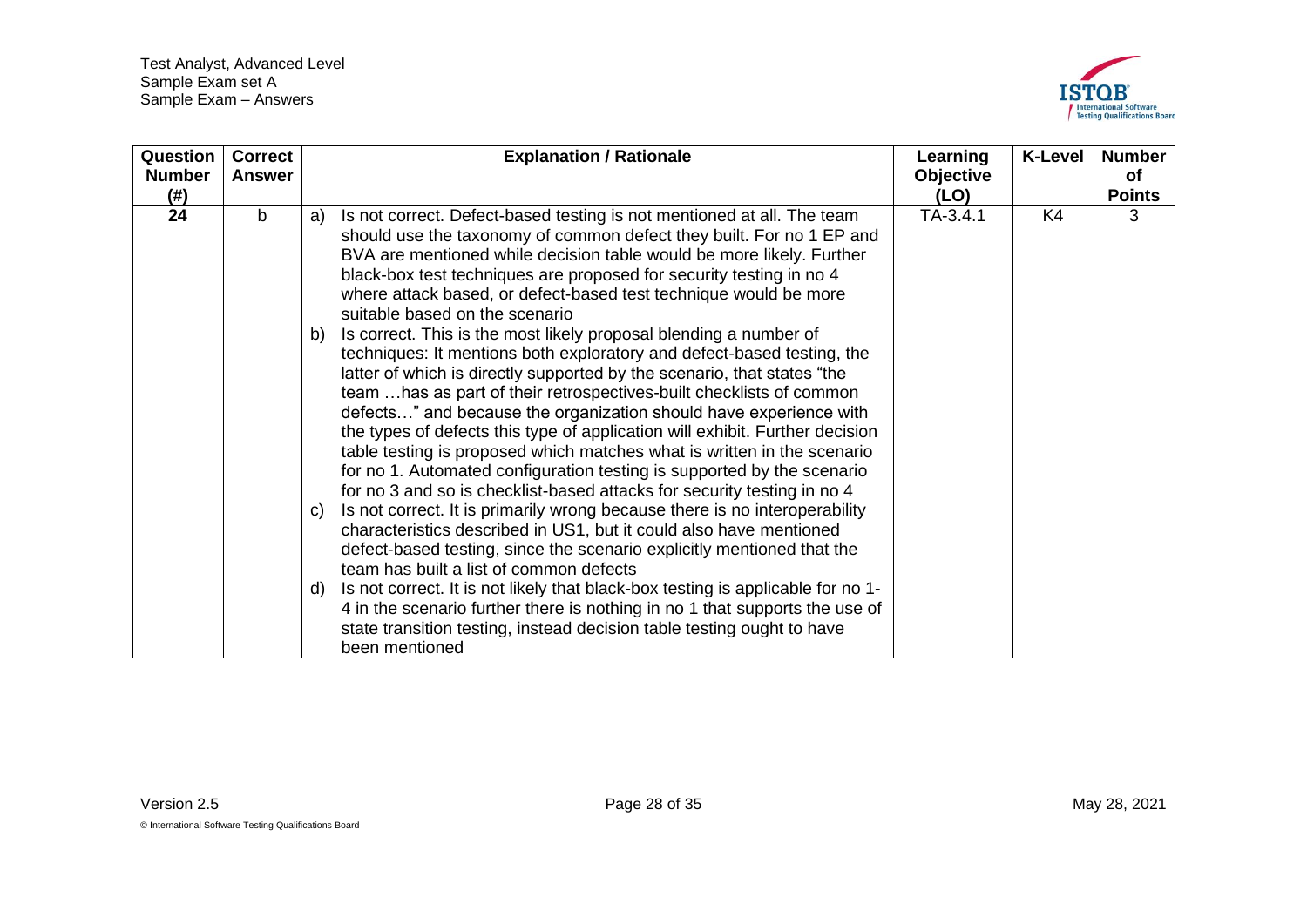

<span id="page-28-2"></span><span id="page-28-1"></span><span id="page-28-0"></span>

| Question<br><b>Number</b> | <b>Correct</b><br><b>Answer</b> | <b>Explanation / Rationale</b>                                                                                                              | Learning<br><b>Objective</b> | <b>K-Level</b> | <b>Number</b><br><b>of</b> |
|---------------------------|---------------------------------|---------------------------------------------------------------------------------------------------------------------------------------------|------------------------------|----------------|----------------------------|
| (#)                       |                                 |                                                                                                                                             | (LO)                         |                | <b>Points</b>              |
| $\overline{25}$           | $\mathbf b$                     | Is not correct. Functional correctness is not the main focus because<br>a)                                                                  | $TA-4.2.1$                   | K <sub>2</sub> |                            |
|                           |                                 | functionality which must be correct and accurate has been re-used from                                                                      |                              |                |                            |
|                           |                                 | a similar application which has been in use for over 3 years. There is                                                                      |                              |                |                            |
|                           |                                 | low risk that functional correctness is incorrect in the new application                                                                    |                              |                |                            |
|                           |                                 | Is correct. A lack of functional completeness can be considered a risk<br>b)                                                                |                              |                |                            |
|                           |                                 | because new functions are to be implemented and the users have not<br>been involved in their definition. There is a risk that some required |                              |                |                            |
|                           |                                 | functionality has not been implemented                                                                                                      |                              |                |                            |
|                           |                                 | Is not correct. Replaceability: this sub-characteristic of portability is<br>C)                                                             |                              |                |                            |
|                           |                                 | clearly not appropriate                                                                                                                     |                              |                |                            |
|                           |                                 | Is not correct: Recoverability should be covered by a Technical Test<br>d)                                                                  |                              |                |                            |
|                           |                                 | Analyst and does not seem to be a main concern in this scenario                                                                             |                              |                |                            |
| 26                        | d                               | Is not correct. When the business expert could indicate correctness<br>a)                                                                   | $TA-4.2.1$                   | K <sub>2</sub> | 1                          |
|                           |                                 | issues, this is not the aim of this exploratory testing session                                                                             |                              |                |                            |
|                           |                                 | Is not correct. Accessibility is not mentioned as an objective of this test<br>b)                                                           |                              |                |                            |
|                           |                                 | session, and business expert is probably not the best person to find                                                                        |                              |                |                            |
|                           |                                 | accessibility issues                                                                                                                        |                              |                |                            |
|                           |                                 | Is not correct. Exploratory testing with a business expert is not the best<br>$\mathbf{C}$                                                  |                              |                |                            |
|                           |                                 | way to check adaptability                                                                                                                   |                              |                |                            |
|                           |                                 | Is correct. The business expert can validate the appropriateness of the<br>d)                                                               |                              |                |                            |
|                           |                                 | developed screen to allow a customer to choose a new mobile phone                                                                           |                              |                |                            |
|                           |                                 | plan                                                                                                                                        |                              |                |                            |
| 27                        | d                               | Is not correct. The description relates to functional appropriateness<br>a)                                                                 | TA-4.2.2                     | K <sub>2</sub> | 1                          |
|                           |                                 | Is not correct. Functional reliability testing is not a quality (sub-)<br>b)                                                                |                              |                |                            |
|                           |                                 | characteristic                                                                                                                              |                              |                |                            |
|                           |                                 | Is not correct. The description relates to functional completeness<br>C)                                                                    |                              |                |                            |
|                           |                                 | Is correct. Functional correctness testing involves detecting incorrect<br>d)                                                               |                              |                |                            |
|                           |                                 | handling of data or situations                                                                                                              |                              |                |                            |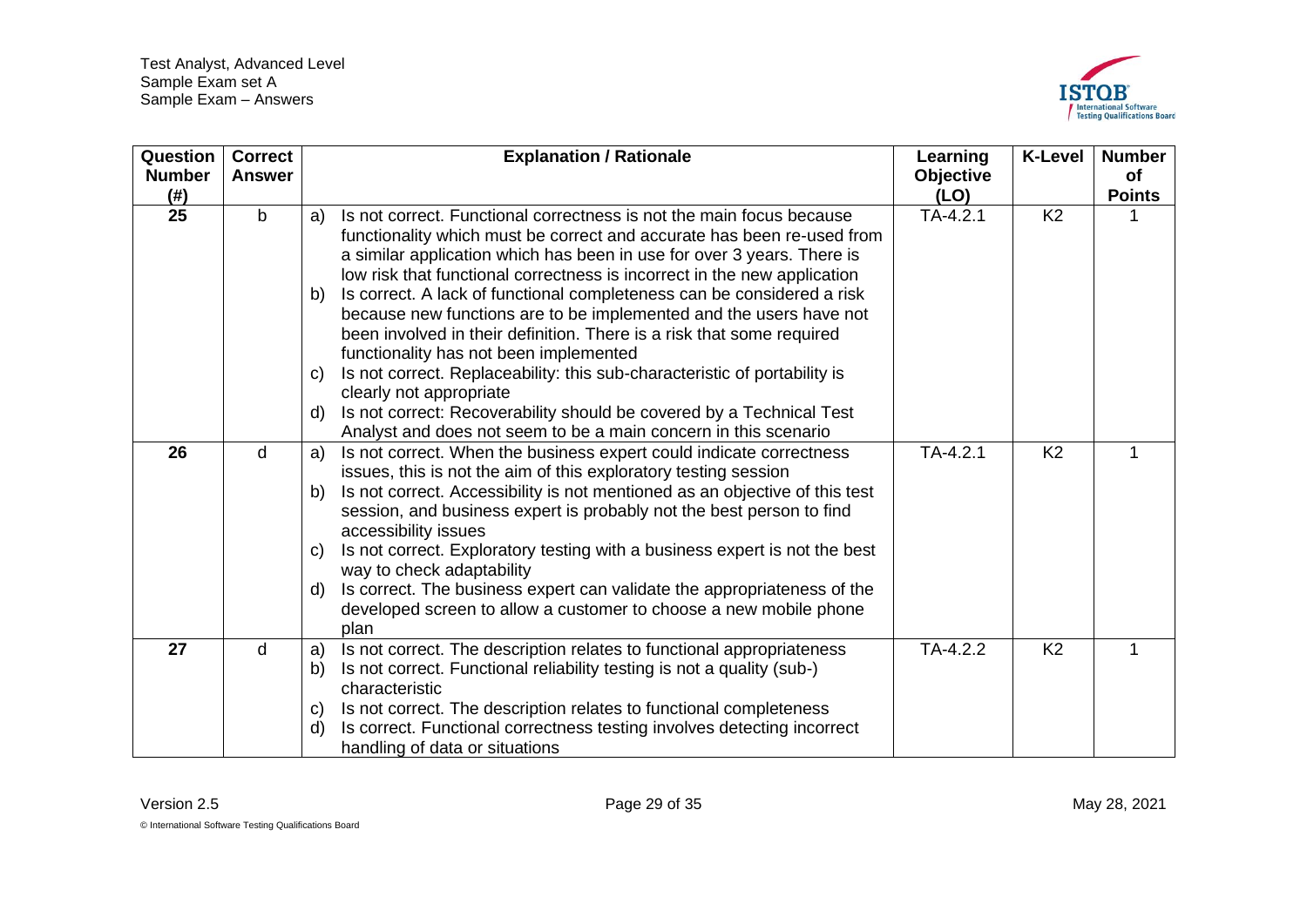

<span id="page-29-1"></span><span id="page-29-0"></span>

| Question<br><b>Number</b><br>(# ) | <b>Correct</b><br><b>Answer</b> | <b>Explanation / Rationale</b>                                                                                                                                                                                                                                                                                                                                                                                                                                                                                                                                                                                                                                                                                                                       | Learning<br>Objective<br>(LO) | <b>K-Level</b> | <b>Number</b><br>of<br><b>Points</b> |
|-----------------------------------|---------------------------------|------------------------------------------------------------------------------------------------------------------------------------------------------------------------------------------------------------------------------------------------------------------------------------------------------------------------------------------------------------------------------------------------------------------------------------------------------------------------------------------------------------------------------------------------------------------------------------------------------------------------------------------------------------------------------------------------------------------------------------------------------|-------------------------------|----------------|--------------------------------------|
| 28                                | a, e                            | Is correct. Functional correctness tests can be conducted at any stage,<br>a)<br>and component testing is the earliest one<br>Is not correct. Appropriateness testing is usually conducted during<br>b)<br>system testing but may also be conducted during the later stages of<br>integration testing. Testing Appropriateness during acceptance testing<br>is too late<br>Is not correct. We are considering functional suitability, not<br>C)<br>interoperability<br>Is not correct. Functional correctness tests can be conducted at any<br>d)<br>test level, so system testing is not the earliest one<br>Is correct. Functional completeness for system integration testing may<br>e)<br>focus on the coverage of high-level business processes | TA-4.2.3                      | K <sub>2</sub> |                                      |
| 29                                | $\mathsf{b}$                    | Is not correct. Functional appropriateness is generally difficult to<br>a)<br>evaluate at a component level when you can only evaluate a small part<br>of the system<br>Is correct. Functional appropriateness testing is usually conducted<br>b)<br>during system testing, but may also be conducted during the later<br>stages of integration testing<br>Is not correct. Functional appropriateness testing should be conducted<br>C)<br>before acceptance tests when it could lead to huge coding rework<br>Is not correct. Functional appropriateness should not be part of alpha or<br>d)<br>beta testing objectives. During alpha and beta testing, users will be<br>more focused on usability and completeness issues (for instance)          | $TA-4.2.3$                    | K <sub>2</sub> |                                      |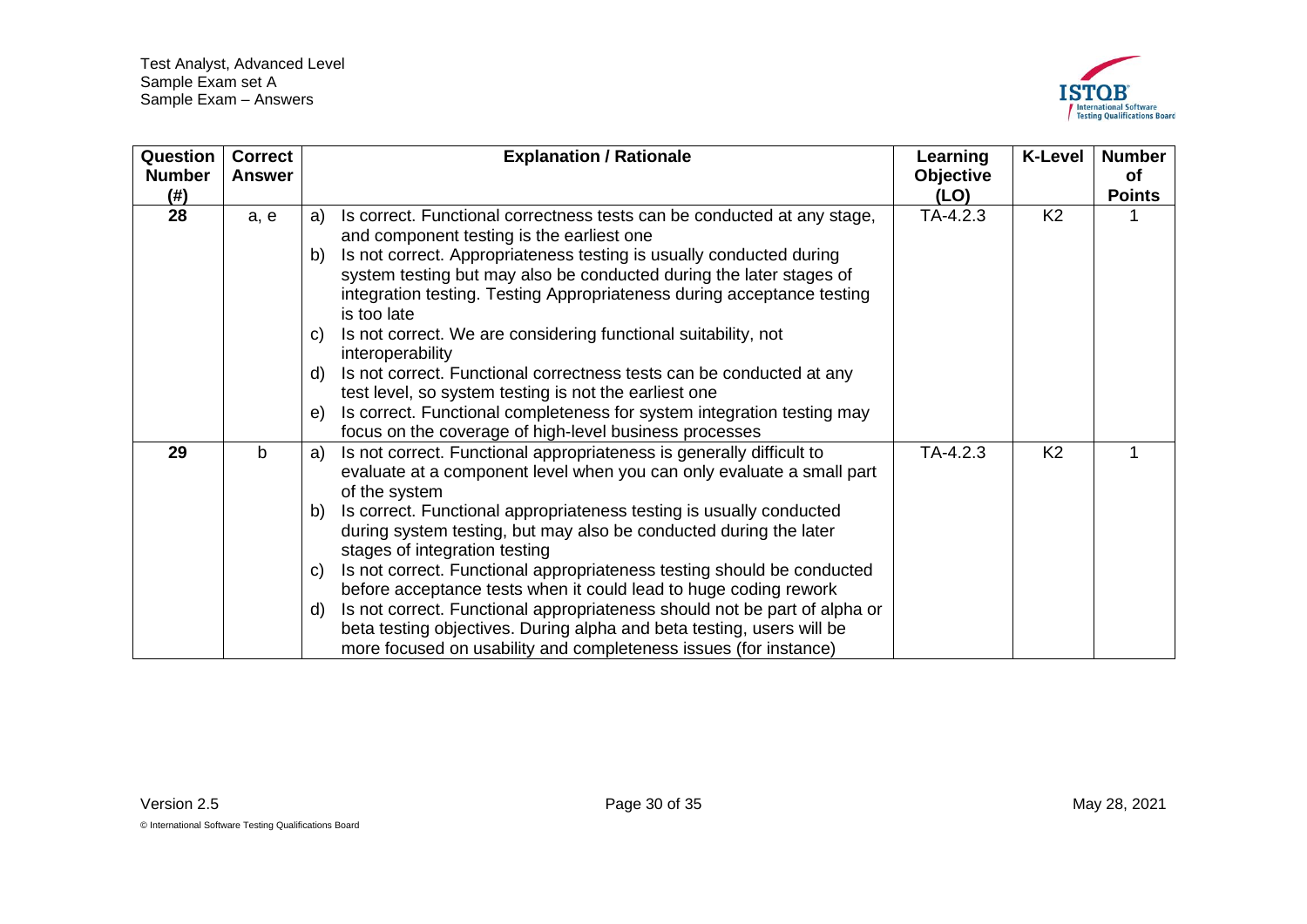

<span id="page-30-3"></span><span id="page-30-2"></span><span id="page-30-1"></span><span id="page-30-0"></span>

| Question<br><b>Number</b><br>(# ) | <b>Correct</b><br><b>Answer</b> |                    | <b>Explanation / Rationale</b>                                                                                 | Learning<br><b>Objective</b><br>(LO) | <b>K-Level</b> | <b>Number</b><br>of<br><b>Points</b> |
|-----------------------------------|---------------------------------|--------------------|----------------------------------------------------------------------------------------------------------------|--------------------------------------|----------------|--------------------------------------|
| 30                                | a                               | a)                 | Is correct. The usability should be verified against the requirements and                                      | $TA-4.2.4$                           | K <sub>2</sub> |                                      |
|                                   |                                 |                    | validated by the real users                                                                                    |                                      |                |                                      |
|                                   |                                 |                    | Is not correct. Validation should be done before release and by real                                           |                                      |                |                                      |
|                                   |                                 | b)                 |                                                                                                                |                                      |                |                                      |
|                                   |                                 |                    | users                                                                                                          |                                      |                |                                      |
|                                   |                                 | $\mathbf{C}$<br>d) | Is not correct. Heuristic evaluation is not a form of usability survey                                         |                                      |                |                                      |
|                                   |                                 |                    | Is not correct. Usability cannot be verified by running a comparison with<br>the existing unacceptable product |                                      |                |                                      |
| 31                                | d                               | a)                 | Is not correct. This is an interoperability issue with some websites                                           | TA-4.2.5                             | K <sub>2</sub> | 1                                    |
|                                   |                                 | b)                 | Is not correct. This is an interoperability issue with a specific OS                                           |                                      |                |                                      |
|                                   |                                 | $\mathbf{C}$       | Is not correct. This is an interoperability issue with some browsers                                           |                                      |                |                                      |
|                                   |                                 | $\mathsf{d}$       | Is correct. This is a usability defect, not an interoperability defect                                         |                                      |                |                                      |
| 32                                | $\mathsf{b}$                    | a)                 | Is not correct. While usability is an important nonfunctional                                                  | $TA-4.2.5$                           | K <sub>2</sub> | 1                                    |
|                                   |                                 |                    | characteristic, especially in the client application, most of the electric                                     |                                      |                |                                      |
|                                   |                                 |                    | scooter's users are young people and they usually have no problems                                             |                                      |                |                                      |
|                                   |                                 |                    | with the application with the typical interface                                                                |                                      |                |                                      |
|                                   |                                 | b)                 | Is correct. It is easy to observe that the system must work in different                                       |                                      |                |                                      |
|                                   |                                 |                    | environments: each part must cooperate with the other one; Therefore,                                          |                                      |                |                                      |
|                                   |                                 |                    | interoperability is very important for this system                                                             |                                      |                |                                      |
|                                   |                                 | C)                 | Is not correct. As a Test Analyst, security testing should not be under                                        |                                      |                |                                      |
|                                   |                                 |                    | your responsibility                                                                                            |                                      |                |                                      |
|                                   |                                 | d)                 | Is not correct. Performance may be a desired quality characteristic but                                        |                                      |                |                                      |
|                                   |                                 |                    | there is no stated requirement and it would be anyhow less important                                           |                                      |                |                                      |
|                                   |                                 |                    | than interoperability                                                                                          |                                      |                |                                      |
| 33                                | c, e                            | a)                 | Is not correct. This is a typical portability/adaptability defect                                              | TA-4.2.6                             | K <sub>2</sub> | 1                                    |
|                                   |                                 | $\mathsf{b}$       | Is not correct. This is a typical portability/installability defect                                            |                                      |                |                                      |
|                                   |                                 | $\mathbf{C}$       | Is correct. This is a typical accessibility defect                                                             |                                      |                |                                      |
|                                   |                                 | $\mathsf{d}$       | Is not correct. This is a typical portability/ replaceability defect                                           |                                      |                |                                      |
|                                   |                                 | e)                 | Is correct. This is a typical interoperability defect                                                          |                                      |                |                                      |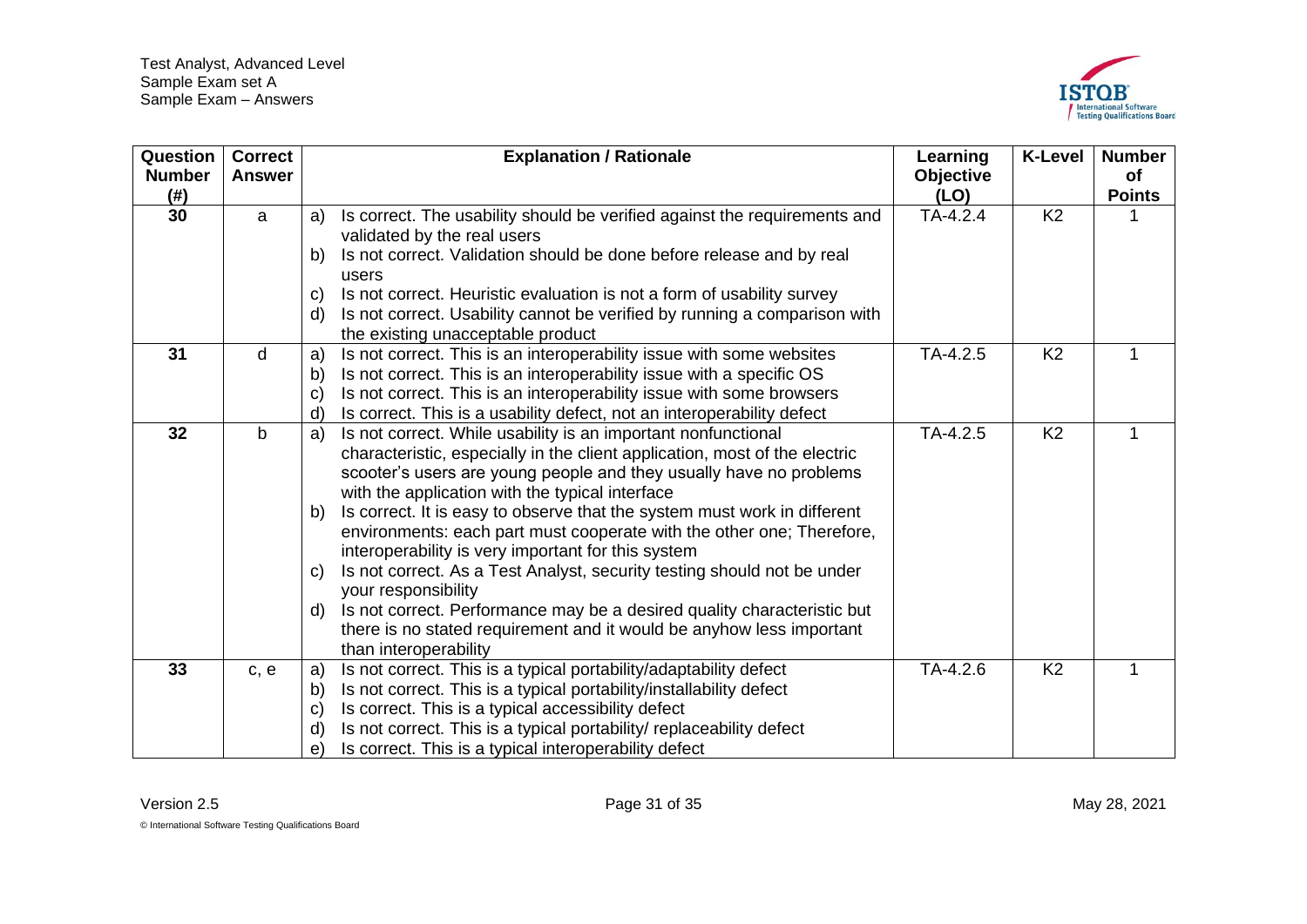

<span id="page-31-1"></span><span id="page-31-0"></span>

| Question      | <b>Correct</b> | <b>Explanation / Rationale</b>                                                                                                                                                                                                                                                                                                                                                                                                                                                                                                                                                                                          | Learning  | <b>K-Level</b> | <b>Number</b> |
|---------------|----------------|-------------------------------------------------------------------------------------------------------------------------------------------------------------------------------------------------------------------------------------------------------------------------------------------------------------------------------------------------------------------------------------------------------------------------------------------------------------------------------------------------------------------------------------------------------------------------------------------------------------------------|-----------|----------------|---------------|
| <b>Number</b> | <b>Answer</b>  |                                                                                                                                                                                                                                                                                                                                                                                                                                                                                                                                                                                                                         | Objective |                | оf            |
| (# )          |                |                                                                                                                                                                                                                                                                                                                                                                                                                                                                                                                                                                                                                         | (LO)      |                | <b>Points</b> |
| 34            | b, c           | Is not correct. This addresses installability, which does not relate to the<br>a)<br>requirements                                                                                                                                                                                                                                                                                                                                                                                                                                                                                                                       | TA-4.2.7  | K4             | 3             |
|               |                | Is correct. This test condition relates to usability aspects of requirement<br>b)<br>1. "The user must be provided with an interface with which they can<br>easily (do things) with the minimum number of steps" – this target in<br>particular the efficiency aspects of usability<br>Is correct. This test condition addresses the functional accuracy of the<br>C)<br>app's efficiency function, as stated in requirement 2<br>Is not correct. This addresses interoperability, which does not relate to<br>d)<br>the requirements<br>Is not correct. This test condition addresses functionality which is not<br>e) |           |                |               |
| 35            | b              | requested<br>Is not correct. R005 is a performance requirement and R006 is a<br>a)<br>technical portability requirement. Both must be taken in charge by a<br>technical test analyst<br>Is correct. R003 is an accessibility requirement and R004 is an<br>b)<br>adaptability requirement. All are in test analyst scope<br>Is not correct. R007 is a security requirement. It must be taken in<br>C)<br>charge by a technical test analyst specialized in software security<br>Is not correct. R004 is in the test analyst scope, but not R006 or R007<br>d)<br>(see above justifications for details)                 | TA-4.2.7  | K4             | 3             |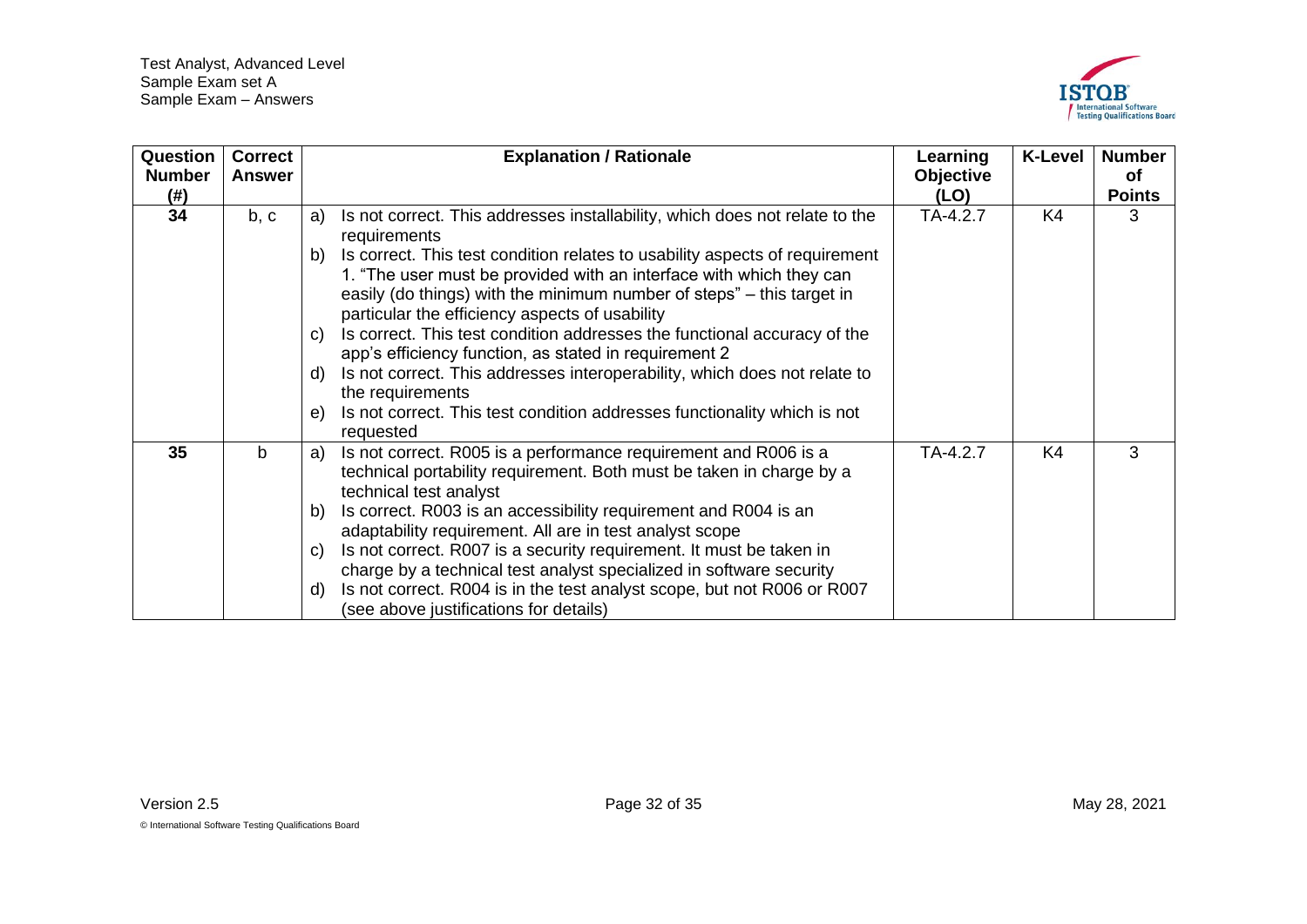

| Question<br><b>Number</b><br>(# ) | <b>Correct</b><br><b>Answer</b> | <b>Explanation / Rationale</b>                                                                                                                    | Learning<br><b>Objective</b><br>(LO) | <b>K-Level</b> | <b>Number</b><br>of<br><b>Points</b> |
|-----------------------------------|---------------------------------|---------------------------------------------------------------------------------------------------------------------------------------------------|--------------------------------------|----------------|--------------------------------------|
| 36                                | $\mathsf{b}$                    | Evaluation of checklist items:                                                                                                                    | $TA-5.2.1$                           | K <sub>3</sub> | 2                                    |
|                                   |                                 | <b>YES</b><br>Is each requirement testable?                                                                                                       |                                      |                |                                      |
|                                   |                                 | Does each requirement have acceptance criteria<br><b>NO</b><br>2.<br>listed?                                                                      |                                      |                |                                      |
|                                   |                                 | <b>NO</b><br>3.<br>Does each requirement have a defined priority<br>level?                                                                        |                                      |                |                                      |
|                                   |                                 | Are the requirements uniquely identified?<br><b>NO</b><br>4.                                                                                      |                                      |                |                                      |
|                                   |                                 | <b>YES</b><br>Is the specification versioned?<br>5.                                                                                               |                                      |                |                                      |
|                                   |                                 | Is there traceability visible from each requirement to<br><b>NO</b><br>6.<br>the business/marketing requirements?                                 |                                      |                |                                      |
|                                   |                                 | <b>NO</b><br>Is there traceability between the requirements and<br>7.<br>the use cases?                                                           |                                      |                |                                      |
|                                   |                                 | The question asks which of the items on the checklist are NOT met by the<br>specification.                                                        |                                      |                |                                      |
|                                   |                                 | Thus:                                                                                                                                             |                                      |                |                                      |
|                                   |                                 | Is not correct. Checklist item 1 is met<br>a)                                                                                                     |                                      |                |                                      |
|                                   |                                 | Is correct. The set of checklist items [4, 6, 7] all three are not met<br>b)                                                                      |                                      |                |                                      |
|                                   |                                 | Is not correct. Checklist item 5 is met<br>C)                                                                                                     |                                      |                |                                      |
|                                   |                                 | Is not correct. Checklist item 5 is met<br>d)                                                                                                     |                                      |                |                                      |
| 37                                | C                               | Is not correct. The requirement is not testable as there is no<br>a)                                                                              | $TA-5.2.1$                           | K <sub>3</sub> | 2                                    |
|                                   |                                 | measurable criteria to determine if the requirement is met or not. The<br>requirement has an identifier, but we cannot see its version number and |                                      |                |                                      |
|                                   |                                 | there is no traceability to business or marketing requirement                                                                                     |                                      |                |                                      |
|                                   |                                 | Is not correct. The requirement is not testable as there is no<br>b)                                                                              |                                      |                |                                      |
|                                   |                                 | measurable criteria to determine if the requirement is met or not                                                                                 |                                      |                |                                      |
|                                   |                                 | Is correct. There is an identifier, but none of the other items are<br>C)                                                                         |                                      |                |                                      |
|                                   |                                 | respected                                                                                                                                         |                                      |                |                                      |
|                                   |                                 | Is not correct. The requirement is not testable<br>d)                                                                                             |                                      |                |                                      |

<span id="page-32-1"></span><span id="page-32-0"></span>© International Software Testing Qualifications Board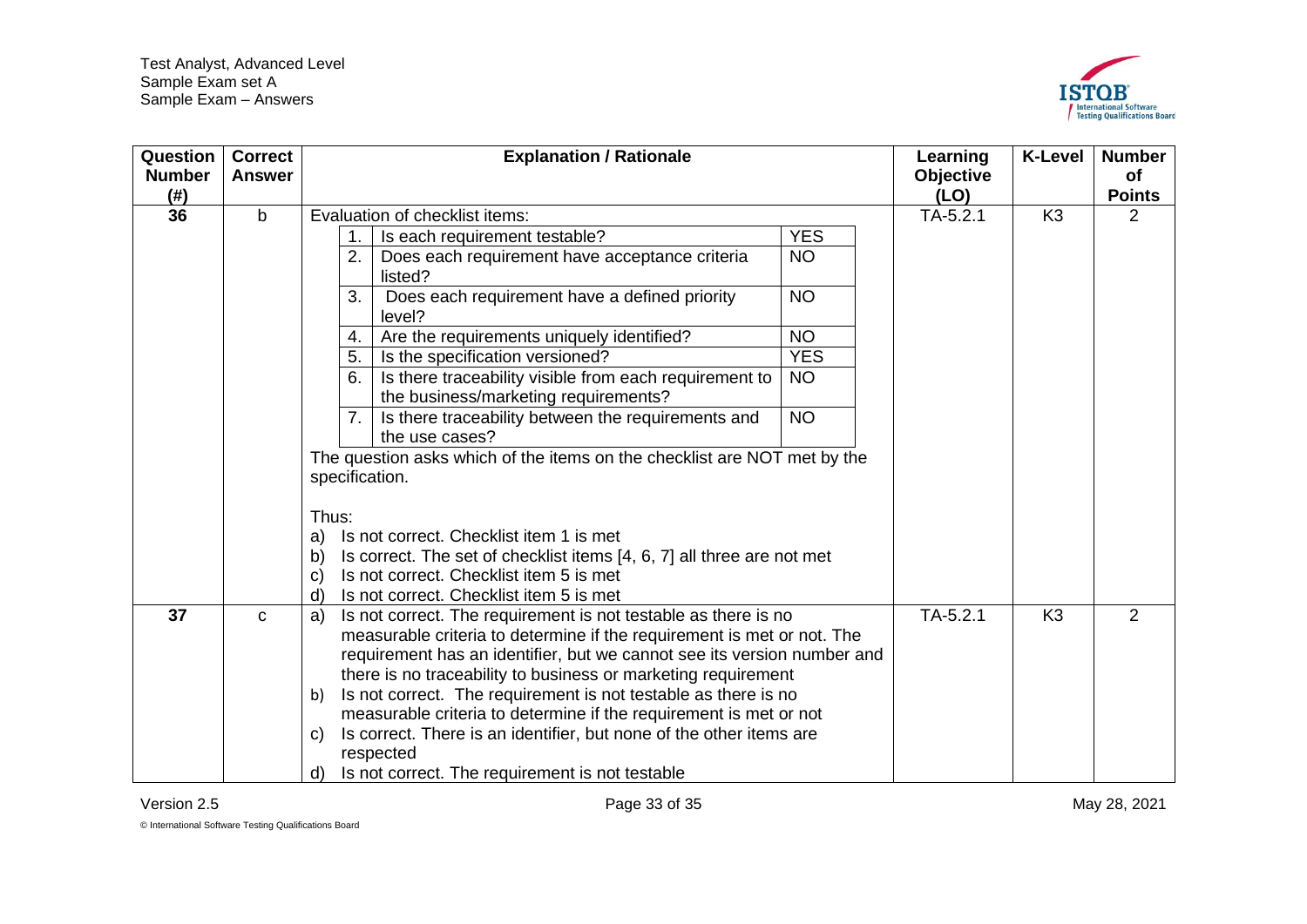

<span id="page-33-2"></span><span id="page-33-1"></span><span id="page-33-0"></span>

| Question<br><b>Number</b><br>(# ) | <b>Correct</b><br><b>Answer</b> | <b>Explanation / Rationale</b>                                                                                                                                                                                                                                                                                                                                                                                                                                                                                                                                                                                                                                                                              | Learning<br>Objective<br>(LO) | <b>K-Level</b> | <b>Number</b><br>of<br><b>Points</b> |
|-----------------------------------|---------------------------------|-------------------------------------------------------------------------------------------------------------------------------------------------------------------------------------------------------------------------------------------------------------------------------------------------------------------------------------------------------------------------------------------------------------------------------------------------------------------------------------------------------------------------------------------------------------------------------------------------------------------------------------------------------------------------------------------------------------|-------------------------------|----------------|--------------------------------------|
| 38                                | a, c                            | Is correct. The story is not entirely written from the user's view. There<br>a)<br>are parts of the story which relate to what the loading machine does<br>Is not correct. The feature is defined and distinct<br>b)<br>Is correct. "Loading machine is ready" cannot be tested because it is<br>$\mathsf{C}$<br>not stated what to check. Perhaps the cash entry slot for cash notes<br>flashes. Perhaps the current balance is shown<br>Is not correct. Priority 1 is explicitly stated                                                                                                                                                                                                                   | TA-5.2.2                      | K <sub>3</sub> | 2                                    |
|                                   |                                 | d)<br>Is not correct. The user story conforms to the standard structure<br>$\Theta$                                                                                                                                                                                                                                                                                                                                                                                                                                                                                                                                                                                                                         |                               |                |                                      |
| 39                                | a, c                            | Is correct. The Test Analyst maintains the keywords and data to reflect<br>a)<br>changes made<br>Is not correct. The Test Analyst does not modularize the automation<br>b)<br>scripts<br>Is correct. The Test Analyst analyzes anomalies to determine if the<br>C)<br>problem is with the keywords, the input data, the automation script itself<br>or with the application being tested<br>Is not correct. The Test Analyst manually steps through the failed<br>d)<br>automated test with the same data to see if the failure is in the<br>application itself<br>Is not correct. If the cause of the anomaly cannot be found, the test is<br>e)<br>not removed from the automated regression testing pack | $TA-6.2.1$                    | K <sub>3</sub> | 2                                    |
| 40                                | b                               | Is not correct. Test data preparation tools can "anonymize" data while<br>a)<br>still maintaining the internal integrity of that data<br>Is correct. Test execution tools enable more tests to be run (not fewer)<br>b)<br>Is not correct. Test design tools can help the Test Analyst to choose the<br>$\mathsf{C}$<br>types of tests that are needed to obtain a targeted level of coverage<br>Is not correct. Test execution tools enable the same tests to be<br>d)<br>repeated in many environments                                                                                                                                                                                                    | $TA-6.3.1$                    | K <sub>2</sub> | 1                                    |